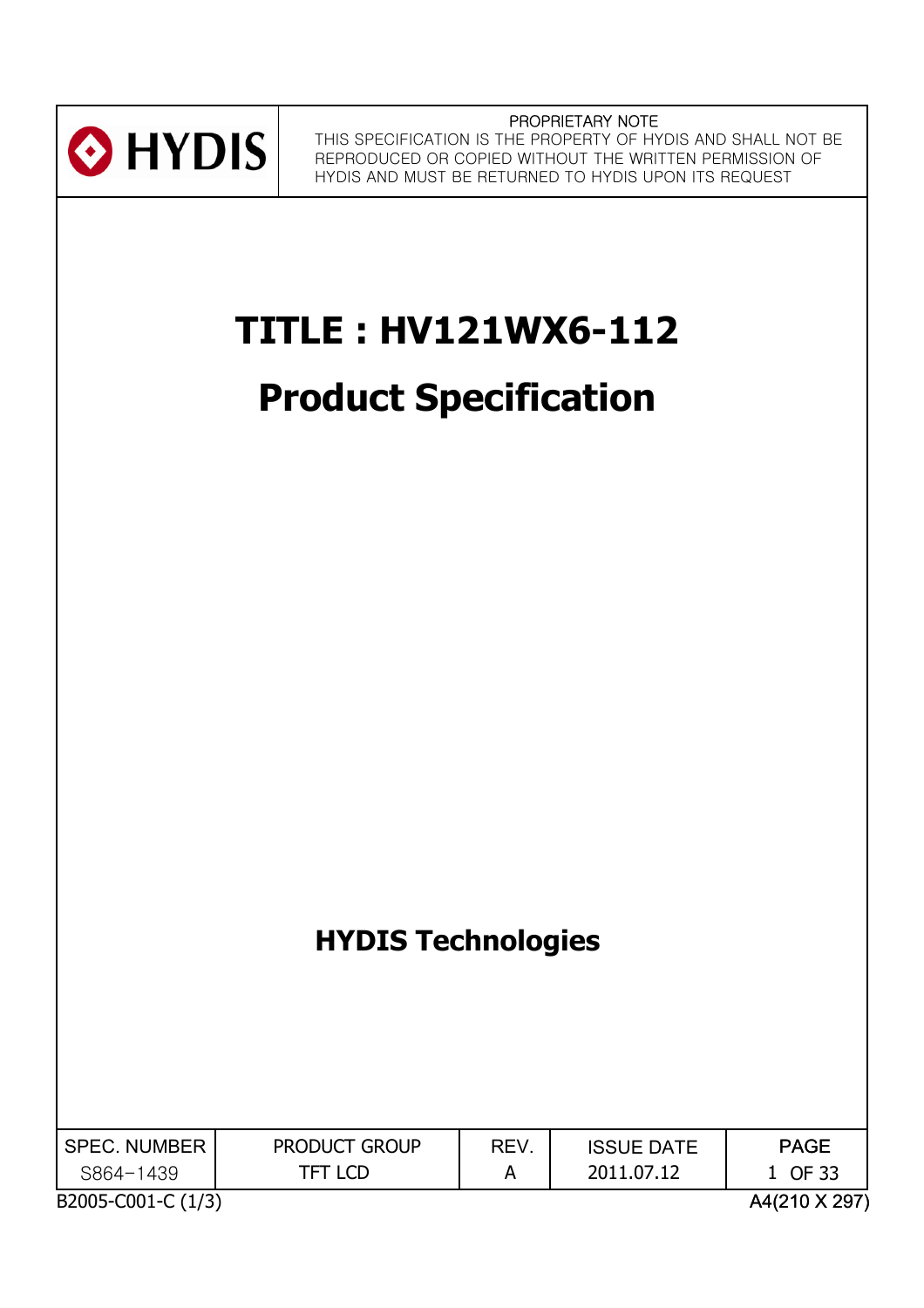|                    |              |                   | PRODUCT GROUP                                     | <b>REV</b>  | <b>ISSUE DATE</b> |  |
|--------------------|--------------|-------------------|---------------------------------------------------|-------------|-------------------|--|
| HYDIS <sup>®</sup> |              |                   | TFT LCD PRODUCT                                   | A           | 2011.07.12        |  |
|                    |              |                   |                                                   |             |                   |  |
| REV.               | ECN NO.      |                   | REVISION HISTORY<br><b>DESCRIPTION OF CHANGES</b> | <b>DATE</b> | PREPARED          |  |
| 0                  |              |                   | <b>Initial Release</b>                            | 2011.05.31  | A.Y.Seo           |  |
| A                  | E1107-F003   |                   | Change Label name in product spec.                | 2011.07.12  | A.Y.Seo           |  |
|                    |              |                   |                                                   |             |                   |  |
|                    |              |                   |                                                   |             |                   |  |
|                    |              |                   |                                                   |             |                   |  |
|                    |              |                   |                                                   |             |                   |  |
|                    |              |                   |                                                   |             |                   |  |
|                    |              |                   |                                                   |             |                   |  |
|                    |              |                   |                                                   |             |                   |  |
|                    |              |                   |                                                   |             |                   |  |
|                    |              |                   |                                                   |             |                   |  |
|                    |              |                   |                                                   |             |                   |  |
|                    |              |                   |                                                   |             |                   |  |
|                    |              |                   |                                                   |             |                   |  |
|                    |              |                   |                                                   |             |                   |  |
|                    |              |                   |                                                   |             |                   |  |
|                    |              |                   |                                                   |             |                   |  |
|                    |              |                   |                                                   |             |                   |  |
|                    |              |                   |                                                   |             |                   |  |
|                    |              |                   |                                                   |             |                   |  |
|                    |              |                   |                                                   |             |                   |  |
|                    |              |                   |                                                   |             |                   |  |
|                    |              |                   |                                                   |             |                   |  |
|                    |              |                   |                                                   |             |                   |  |
|                    | SPEC. NUMBER | <b>SPEC TITLE</b> |                                                   |             | <b>PAGE</b>       |  |
|                    | S864-1439    |                   | HV121WX6-112 Product Specification                |             | 2 OF 33           |  |
| B2005-C001-C (2/3) |              |                   | A4(210 X 297)                                     |             |                   |  |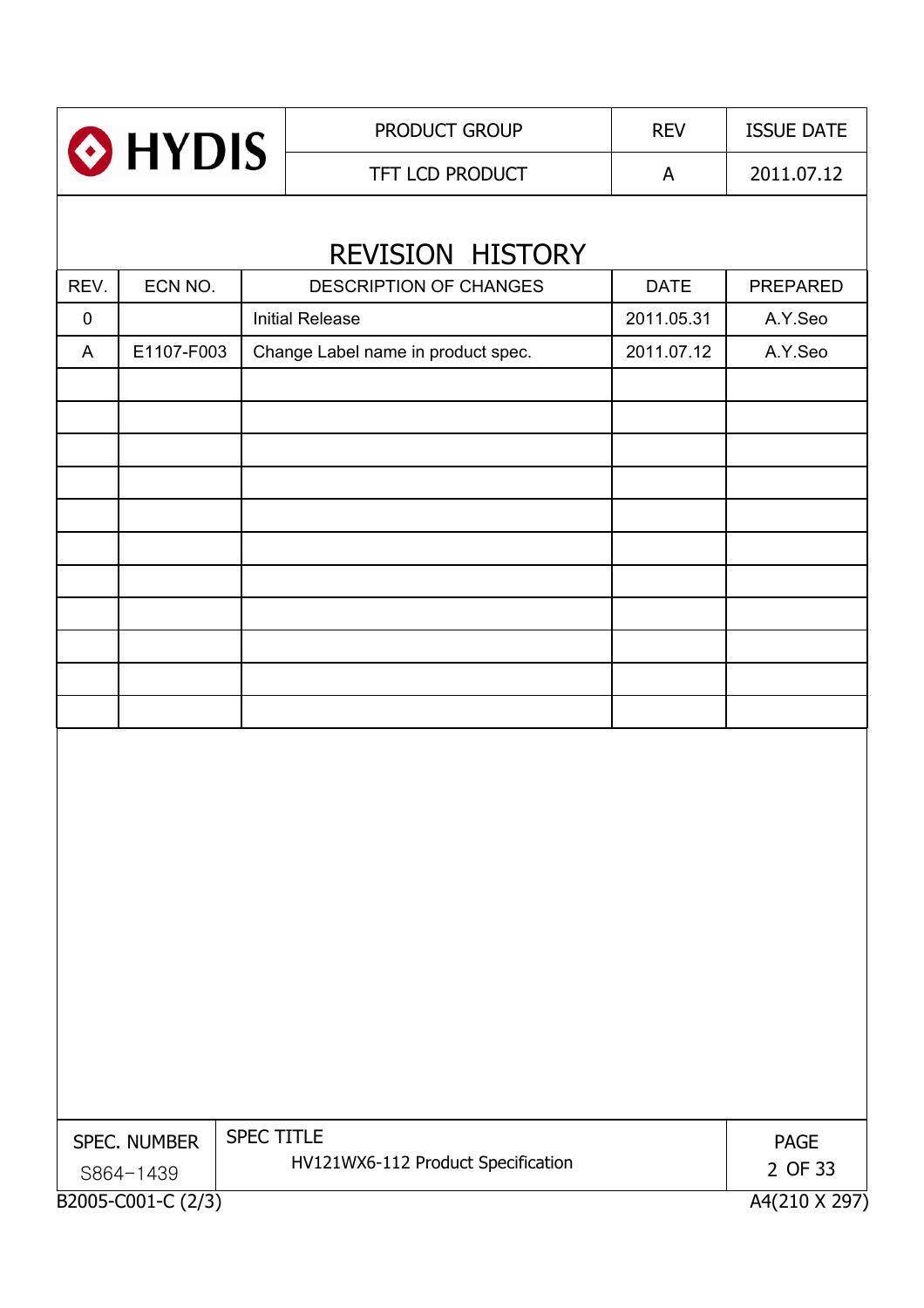| <b>O</b> HYDIS | <b>PRODUCT GROUP</b>   | <b>REV</b> | <b>ISSUE DATE</b> |
|----------------|------------------------|------------|-------------------|
|                | <b>TFT LCD PRODUCT</b> |            | 2011.07.12        |
|                |                        |            |                   |

# **Contents**

| <b>No</b> | Item                                                       | Page |
|-----------|------------------------------------------------------------|------|
| 1.0       | <b>General Description</b>                                 | 4    |
| 2.0       | <b>Absolute Maximum Ratings</b>                            | 6    |
| 3.0       | <b>Electrical Specifications</b>                           | 7    |
| 4.0       | <b>Optical Specifications</b>                              | 9    |
| 5.0       | Interface Connections                                      | 14   |
| 6.0       | <b>Signal Timing Specifications</b>                        | 17   |
| 7.0       | <b>Signal Timing Waveforms</b>                             | 17   |
| 8.0       | Input Signals, Basic Display Colors & Gray Scale of Colors | 19   |
| 9.0       | <b>Power Sequence</b>                                      | 20   |
| 10.0      | <b>Mechanical Characteristics</b>                          | 21   |
| 11.0      | <b>Mechanical Drawing</b>                                  | 22   |
| 12.0      | <b>Reliability Test</b>                                    | 24   |
| 13.0      | <b>Handling &amp; Cautions</b>                             | 24   |
| 14.0      | Labels                                                     | 26   |
| 15.0      | Packing Information                                        | 28   |
| 16.0      | <b>EDID Table</b>                                          | 30   |

| <b>SPEC. NUMBER</b> | <b>SPEC TITLE</b><br>HV121WX6-112 Product Specification | <b>PAGE</b><br>3 OF 33 |
|---------------------|---------------------------------------------------------|------------------------|
| S864-1439           |                                                         |                        |
| B2005-C001-C (3/3)  |                                                         | A4(210 X 297)          |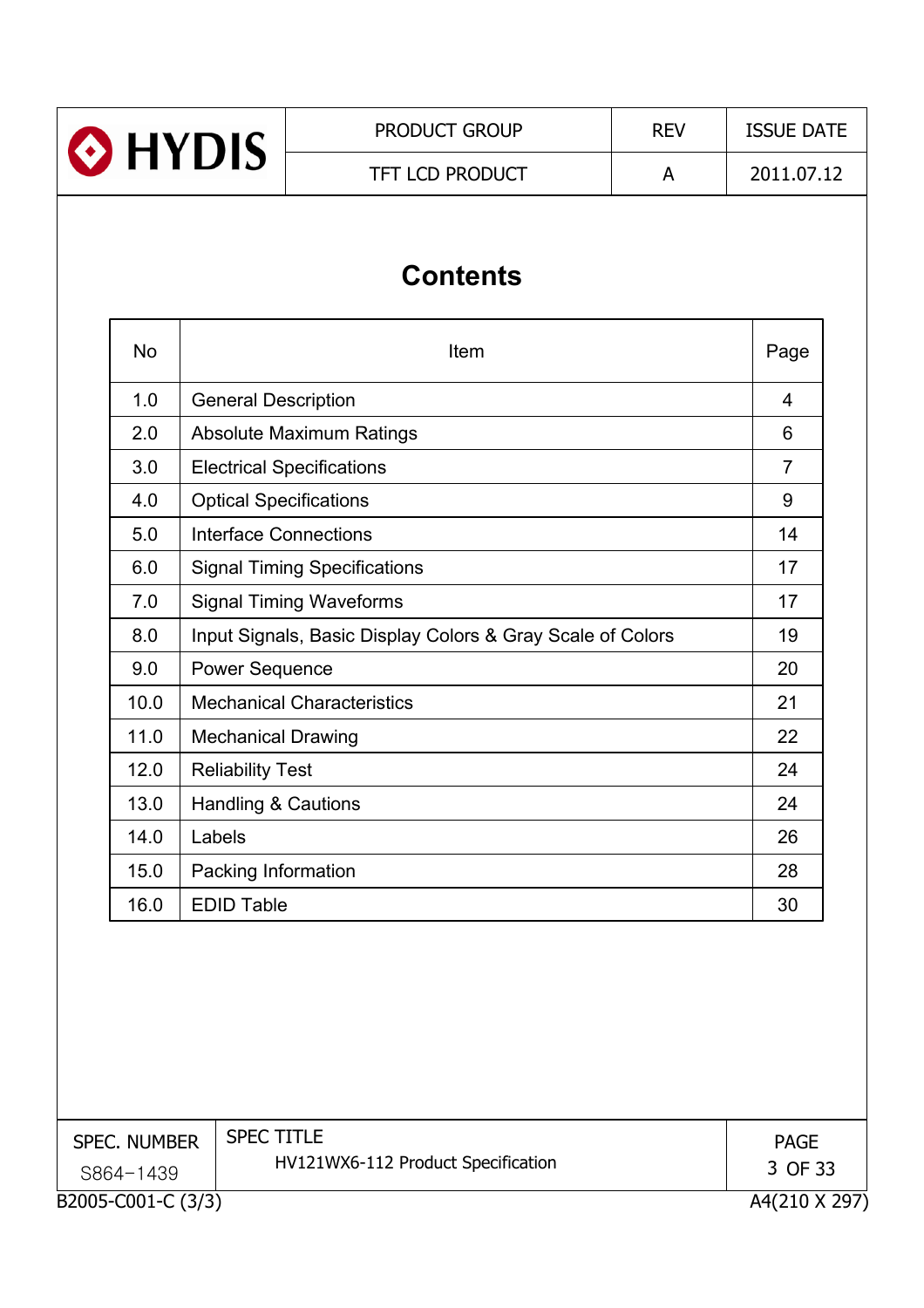| HYDIS | <b>PRODUCT GROUP</b> | <b>REV</b> | <b>ISSUE DATE</b> |
|-------|----------------------|------------|-------------------|
|       | TFT LCD PRODUCT      |            | 2011.07.12        |

# **1.0 GENERAL DESCRIPTION**

#### **1.1 Introduction**

HV121WX6-112 is a color active matrix TFT LCD module using amorphous silicon TFT's (Thin Film Transistors) as an active switching devices. This module has a 12.1 inch diagonally measured active area with WXGA resolutions (1280 horizontal by 800 vertical pixel array). Each pixel is divided into RED, GREEN, BLUE dots which are arranged in vertical Stripe and this module can display 262,144 colors. The TFT-LCD panel used for this module is a low reflection and higher color type.



#### **1.2 Features**

- Thin and Light Weight
- 3.3 V Logic Power Supply
- 12V Back-light Power Supply
- $\bullet$  1 Channel Mini-LVDS Interface
- SMD LED (48EA) Array (Bottom Side/Horizontal Direction)
- 262,144 Colors
- Data Enable Signal Mode
- Side Mounting Frame
- **Green Product (RoHS)**

| <b>SPEC. NUMBER</b> | <b>SPEC TITLE</b>                  | <b>PAGE</b>   |
|---------------------|------------------------------------|---------------|
| S864-1439           | HV121WX6-112 Product Specification | 4 OF 33       |
| B2005-C001-C (3/3)  |                                    | A4(210 X 297) |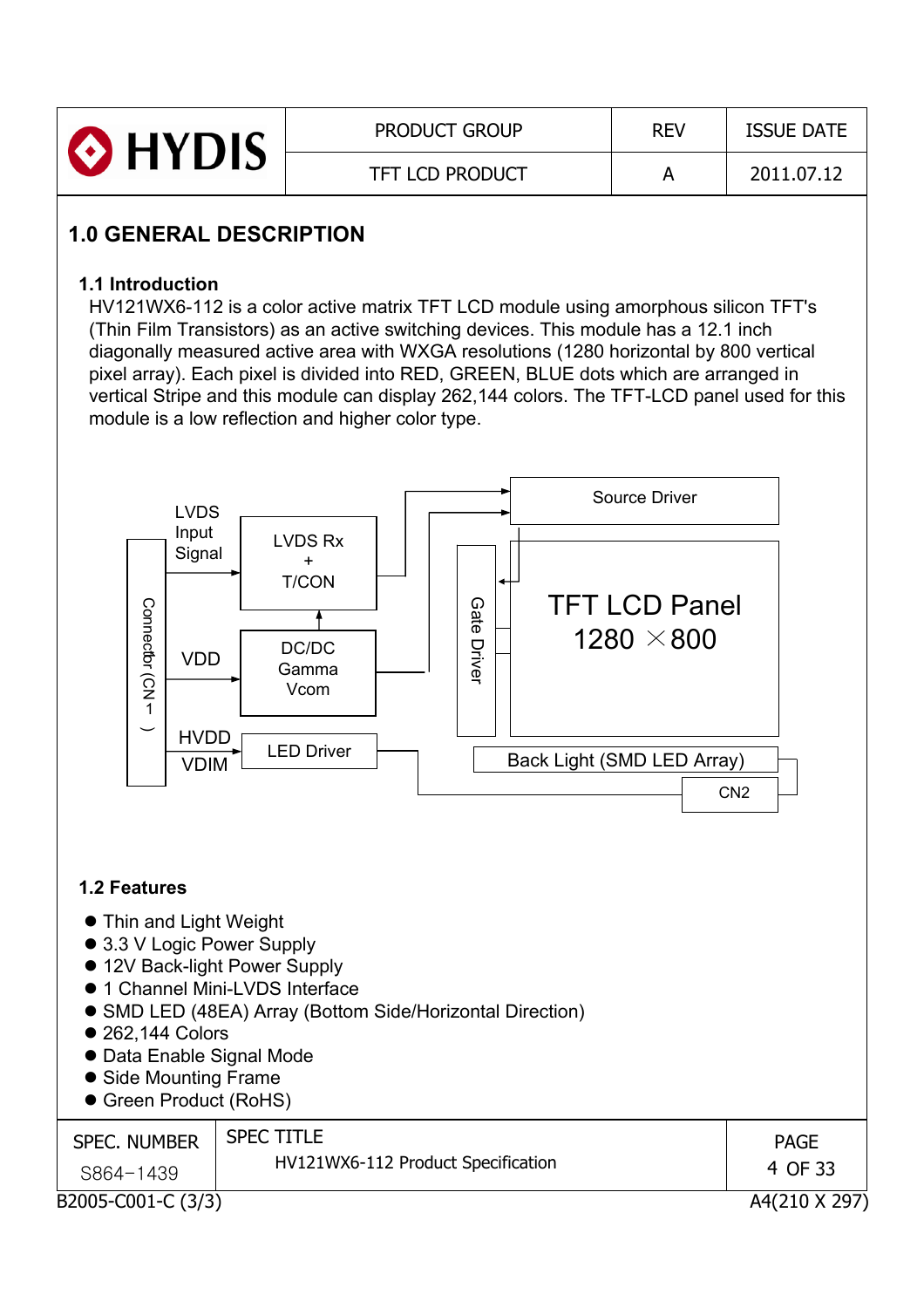| HYDIS | <b>PRODUCT GROUP</b>   | <b>REV</b> | <b>ISSUE DATE</b> |
|-------|------------------------|------------|-------------------|
|       | <b>TFT LCD PRODUCT</b> |            | 2011.07.12        |

# **1.3 Application**

• Tablet PC (Wide type)

# **1.4 General Specifications**

| <b>Parameter</b>  | <b>Specification</b>                                    |        | <b>Remarks</b> |
|-------------------|---------------------------------------------------------|--------|----------------|
| Active area       | 261.12(H) $\times$ 163.20(V)                            | mm     |                |
| Number of pixels  | 1280(H) $\times$ 800(V)                                 | pixels |                |
| Pixel pitch       | $0.204(H) \times 0.204(V)$                              | mm     |                |
| Pixel arrangement | <b>RGB Vertical Stripe</b>                              |        |                |
| Display colors    | 262,144                                                 | colors |                |
| Display mode      | Normally Black                                          |        |                |
| Outline dimension | 276.8±0.3(H) $\times$ 180.0±0.3(V) $\times$ 6.6(D:Max.) | mm     | Note 1         |
| Weight            | 220(Typ.) $\pm$ 10 (Min. / Max.)                        | g      | Note 2         |
| Back-light        | SMD LED (48EA) Array                                    |        |                |

Note 1 : at PCB side Note 2 : without digitizer

| <b>SPEC. NUMBER</b> | <b>SPEC TITLE</b>                  | <b>PAGE</b>   |
|---------------------|------------------------------------|---------------|
| S864-1439           | HV121WX6-112 Product Specification | 5 OF 33       |
| B2005-C001-C (3/3)  |                                    | A4(210 X 297) |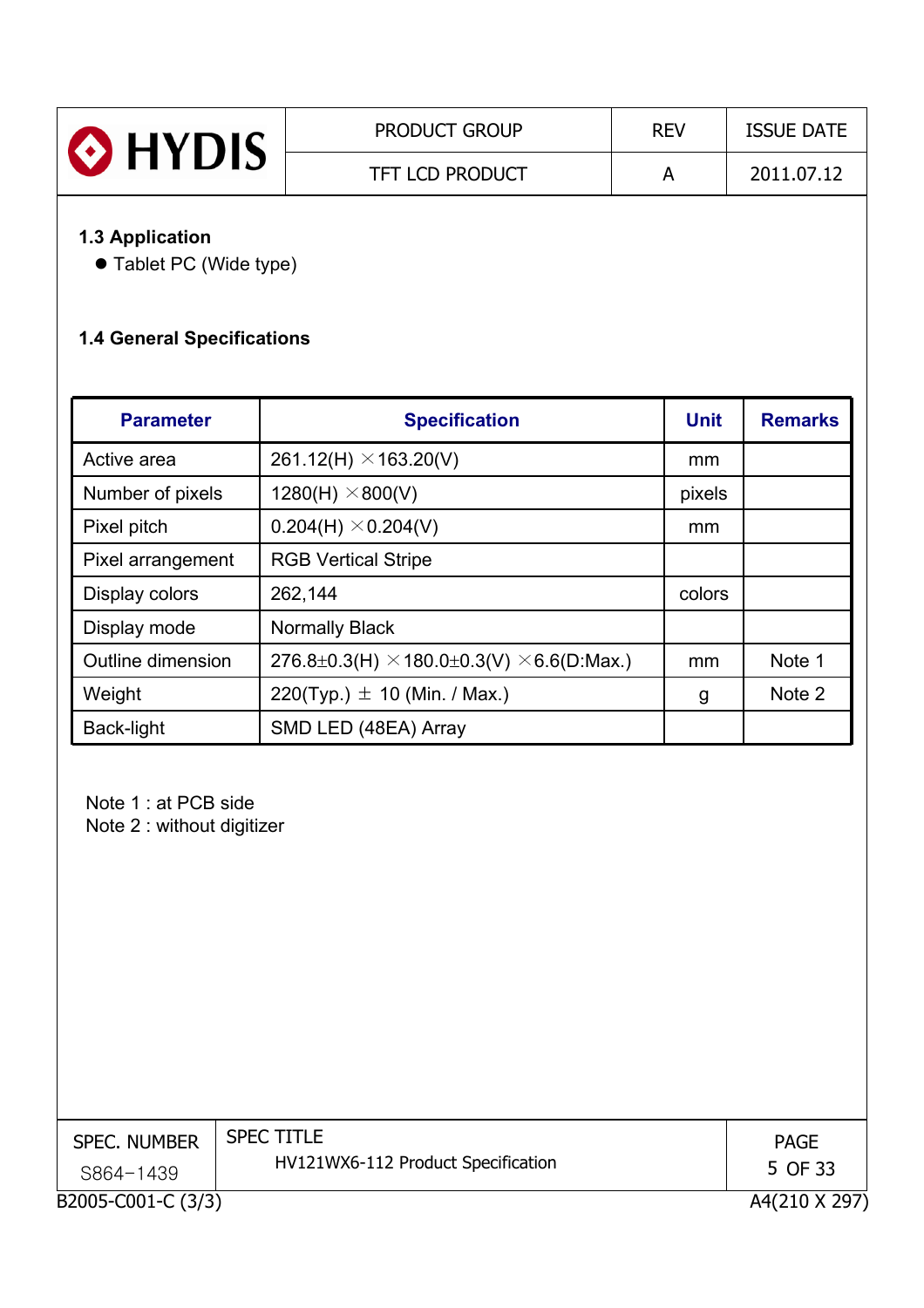| O HYDIS | <b>PRODUCT GROUP</b>   | <b>REV</b> | <b>ISSUE DATE</b> |
|---------|------------------------|------------|-------------------|
|         | <b>TFT LCD PRODUCT</b> |            | 2011.07.12        |

## **2.0 ABSOLUTE MAXIMUM RATINGS**

The followings are maximum values which, if exceed, may cause faulty operation or damage to the unit.

 $Ta=25+/-2°C$ 

| <b>Parameter</b>                       | <b>Symbol</b>                               | Min.   | Max.          | <b>Unit</b> | <b>Remarks</b> |
|----------------------------------------|---------------------------------------------|--------|---------------|-------------|----------------|
| Logic Power Supply Voltage             | $V_{DD}$                                    | $-0.3$ | 4.0           | V           |                |
| Logic Power Supply Voltage             | $V_{\text{IN}}$                             | $-0.3$ | $V_{DD}$ +0.3 | V           |                |
| <b>Back-light Power Supply Voltage</b> | $HV_{DD}$                                   | $-0.3$ | 40            | v           |                |
| Back-light LED Current                 | <sup>I</sup> LED                            |        | 30            | mA          | Note 1         |
| Back-light LED Reverse Voltage         | $V_R$                                       | -      | 5             | V           |                |
| <b>Operating Temperature</b>           | <b>OP</b>                                   | 0      | $+50$         | U           | Note 1,        |
| Storage Temperature                    | $\mathsf{T}_{\mathsf{SP}}^{\phantom{\dag}}$ | $-20$  | $+60$         | U           | Note 2         |

Note 1. Ambient temperature vs allowable forward current are shown in the figure below.

# Note 2. Temperature and relative humidity range are shown in the figure below. 90% RH Max. ( $40^{\circ}$ C  $\geq$  Ta)

Maximum wet - bulb temperature at 39  $\degree$  or less. ( > 40  $\degree$  ) No condensation.

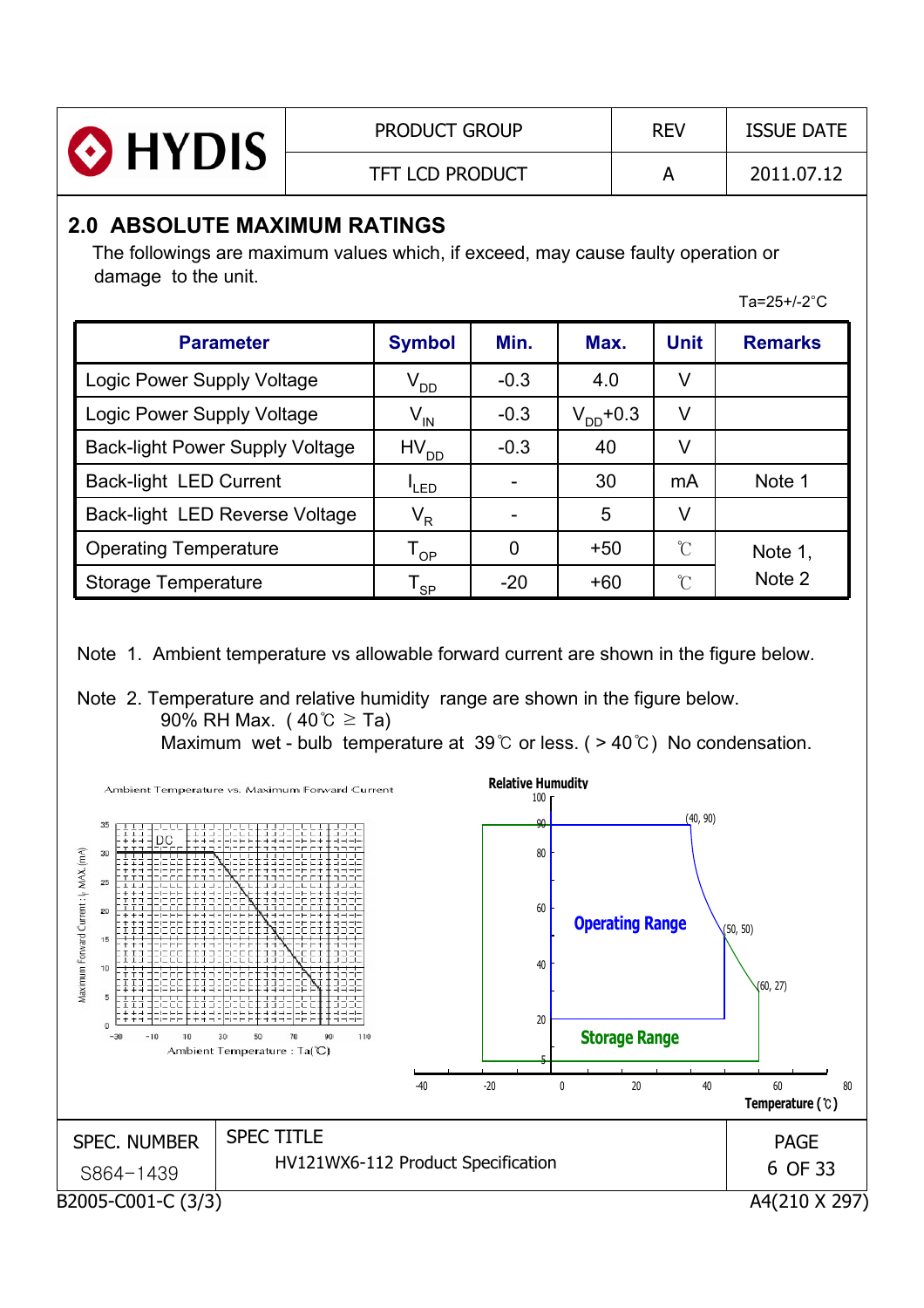|                                                                              | <b>PRODUCT GROUP</b>   |                                             |                          |                          |               | <b>REV</b>    | <b>ISSUE DATE</b> |
|------------------------------------------------------------------------------|------------------------|---------------------------------------------|--------------------------|--------------------------|---------------|---------------|-------------------|
| HYDIS                                                                        | <b>TFT LCD PRODUCT</b> |                                             |                          |                          |               | A             | 2011.07.12        |
| <b>3.0 ELECTRICAL SPECIFICATIONS</b><br><b>3.1 Electrical Specifications</b> |                        | < Table 3. Electrical Specifications >      |                          |                          |               |               |                   |
| <b>Parameter</b>                                                             |                        |                                             | Min.                     | Typ.                     | Max.          | <b>Unit</b>   | <b>Remarks</b>    |
| Logic Power Supply Voltage                                                   |                        | $\mathsf{V}_{\mathsf{DD}}$                  | 3.0                      | 3.3                      | 3.6           | $\vee$        | Note 1            |
| Logic Power Supply Current                                                   |                        | $I_{DD}$                                    |                          | 300                      | 470           | mA            | Note 1            |
| <b>Back-light Power Supply Voltage</b>                                       |                        | $HV_{DD}$                                   | 6.0                      | 12.0                     | 20            | $\vee$        | Note 2            |
| <b>Back-light Power Supply Current</b>                                       |                        | <b>I</b> <sub>HVDD</sub>                    | $\blacksquare$           | 255                      | 305           | mA            | Note 2, 3         |
| <b>Back-light Power Consumption</b>                                          |                        | $P_{BL}$                                    |                          | 3.06                     | 3.66          | W             | Note 2, 3         |
| <b>LED Driver's Efficiency</b>                                               |                        | n.                                          |                          | 82                       |               | $\frac{0}{0}$ | Note 2, 3         |
| <b>Back-light PWM Frequency</b>                                              |                        | $\mathsf{F}_{\mathsf{PWM}}$                 | 200                      | 280                      | 350           | Hz            |                   |
| High Level PWM Signal Voltage                                                |                        | $\mathsf{V}_{\mathsf{PWMH}}$                | 2.1                      | 3.3                      | 5.0           | $\vee$        |                   |
| Low Level PWM Signal Voltage                                                 |                        | $V_{\rm PWML}$                              |                          | $\mathbf 0$              | 0.6           | $\vee$        |                   |
| <b>High Level Differential Input Signal</b>                                  |                        | $V_{\rm IH}$                                |                          |                          | $+100$        | mV            | $Vcm = 1.2V$      |
| Low Level Differential Input Signal                                          |                        | $V_{IL}$                                    | $-100$                   | $\overline{\phantom{0}}$ |               | mV            |                   |
| Back-light LED Voltage /<br><b>Back-light LED Total Voltage</b>              |                        | $\mathsf{V}_{\mathsf{LED}}$<br>$N_{\rm BL}$ |                          | 3.1<br>/37.2             | 3.5/<br>42.0  | $\vee$        | Note 4            |
| Back-light LED Current /<br><b>Back-light LED Total Current</b>              |                        | $I_{LED}$<br>$\mu_{\texttt{BL}}$            |                          | 16.9<br>/67.6            | 17.8/7<br>1.2 | mA            | Note 4            |
| LED Bright control signal                                                    |                        |                                             | $\overline{\phantom{a}}$ | $\overline{\phantom{0}}$ | 5             | $\vee$        |                   |
| Life Time                                                                    |                        |                                             | 12,000                   |                          | ÷             | <b>Hrs</b>    | Based on LED      |
| Panel unit life time                                                         |                        |                                             | 50,000                   |                          |               | <b>Hrs</b>    | Without BL, PCB   |
|                                                                              |                        | $P_{D}$                                     | $\overline{\phantom{0}}$ | 1.0                      | 1.55          | W             | Note 1            |
| <b>Power Consumption</b>                                                     |                        | $\mathsf{P}_{\text{LED}}$                   | $\overline{\phantom{0}}$ | 2.51                     | 2.99          | W             | Note 4            |
|                                                                              |                        | $\mathsf{P}_{\underline{\text{total}}}$     | ۰                        | 3.51                     | 4.54          | W             | Note 1, 4         |

Notes : 1. The supply voltage is measured and specified at the interface connector of LCM. The current draw and power consumption specified is for 3.3V at  $25^{\circ}$ .

a) Typ : Window XP pattern, b) Max : Vertical Sub line pattern

2. The power supply voltage and current is measured and specified at the interface connector of LCM including LED Driver.

- 3. Reference value, which is measured with LED Driver for 12V.
- 4. Reference value, which is measured without LED Driver.
- 5. Calculated value for reference ( $V_{LED} \times I_{LED} \times #$  of LEDs (48EA)).

| <b>SPEC. NUMBER</b> | <b>SPEC TITLE</b>                  | <b>PAGE</b>   |
|---------------------|------------------------------------|---------------|
| S864-1439           | HV121WX6-112 Product Specification | 7 OF 33       |
| B2005-C001-C (3/3)  |                                    | A4(210 X 297) |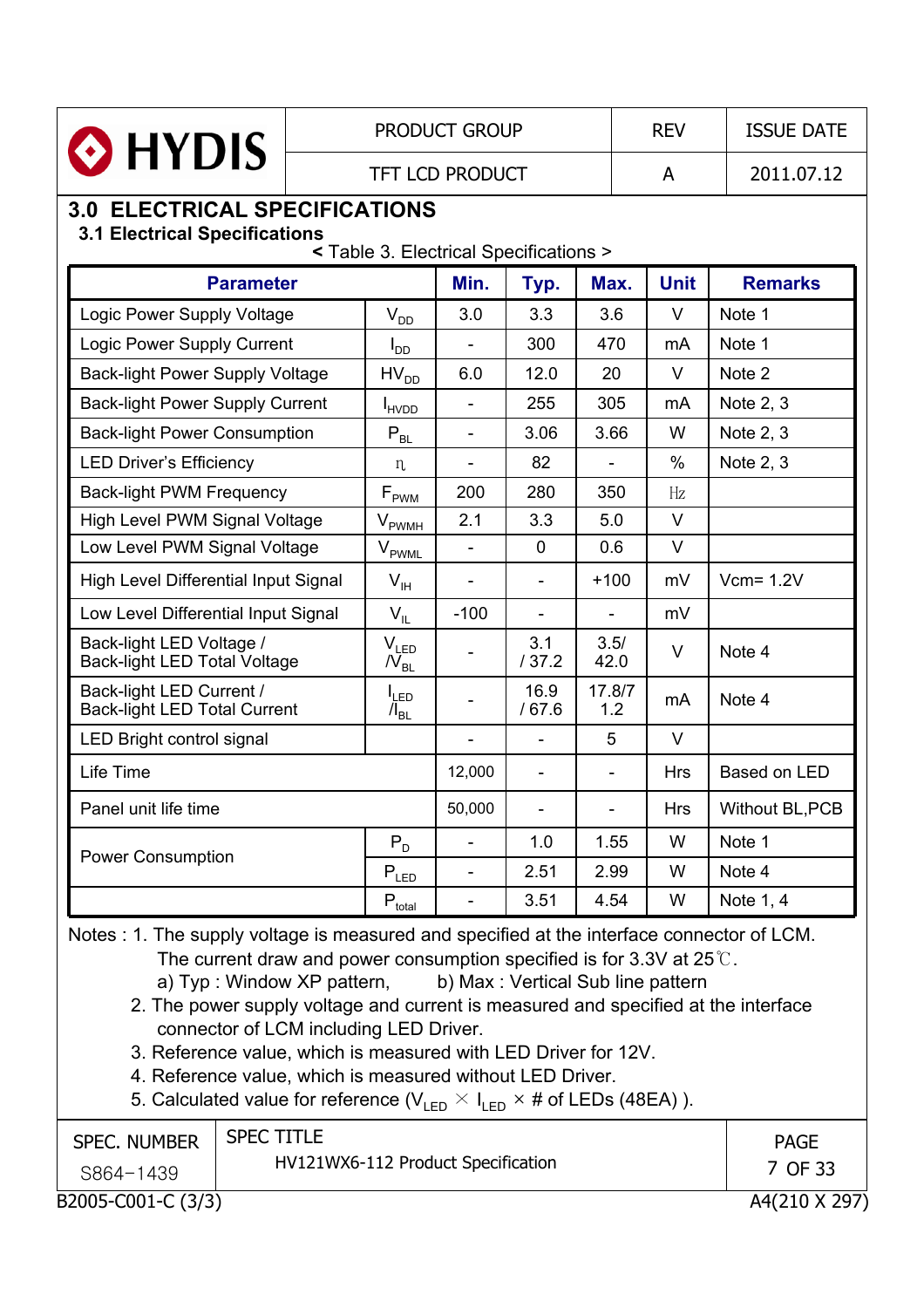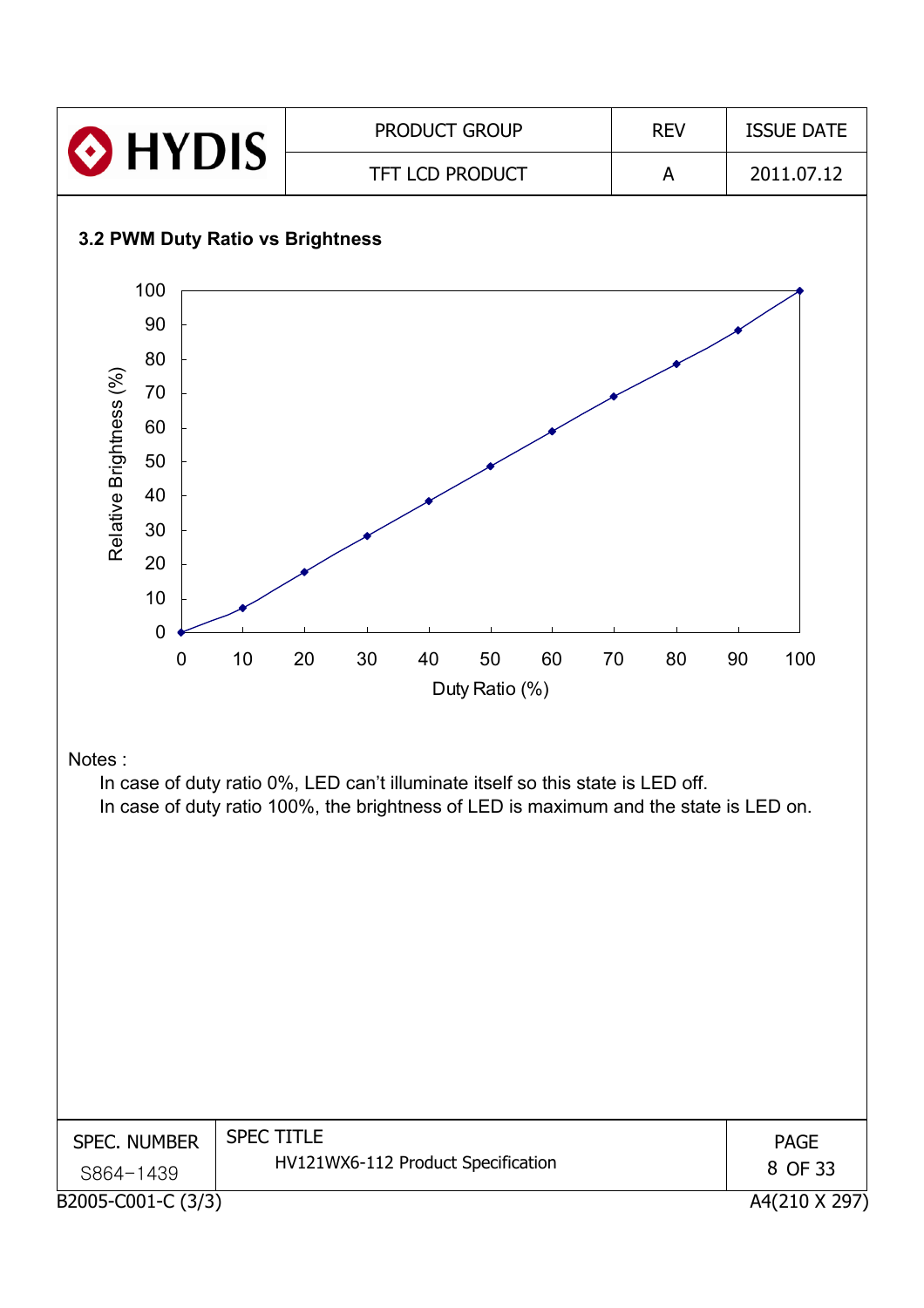| HYDIS | <b>PRODUCT GROUP</b>   | <b>REV</b> | <b>ISSUE DATE</b> |
|-------|------------------------|------------|-------------------|
|       | <b>TFT LCD PRODUCT</b> |            | 2011.07.12        |

# **4.0 OPTICAL SPECIFICATIONS**

#### **4.1 Overview**

The test of optical specifications shall be measured in a dark room (ambient luminance  $\leq 1$ lux and temperature =  $25\pm2\degree$ ) with the equipment of Luminance meter system (Goniometer system and TOPCON BM-5A) and test unit shall be located at an approximate distance 50cm from the LCD surface at a viewing angle of  $\Theta$  and  $\Phi$  equal to 0°. We refer to  $\Theta_{\Theta=0}$ (= $\Theta$ 3) as the 3 o'clock direction (the "right"),  $\Theta_{\emptyset=90}$  (=  $\Theta$ 12) as the 12 o'clock direction ("upward"),  $\Theta_{\emptyset=180}$  (=  $\Theta$ 9) as the 9 o'clock direction ("left") and  $\Theta_{\emptyset=270}$ (=  $\Theta$ 6) as the 6 o'clock direction ("bottom"). While scanning  $\Theta$  and/or  $\emptyset$ , the center of the measuring spot on the Display surface shall stay fixed. The backlight should be operating for 30 minutes prior to measurement.  $V_{DD}$  shall be 3.3+/- 0.3V at 25°C. Optimum viewing angle direction is 6 o'clock.

#### **4.2 Optical Specifications**

| <table 4.="" optical="" specifications=""></table> |
|----------------------------------------------------|
|----------------------------------------------------|

| <b>Parameter</b>                                                                                                      |                           | <b>Symbol</b>                | <b>Condition</b>                         | Min.           | Typ.                     | Max.                         | <b>Unit</b>       | <b>Remarks</b> |
|-----------------------------------------------------------------------------------------------------------------------|---------------------------|------------------------------|------------------------------------------|----------------|--------------------------|------------------------------|-------------------|----------------|
|                                                                                                                       |                           | $\Theta_3$                   |                                          |                | 89                       | 90                           | Deg.              |                |
| <b>Viewing Angle</b><br>range                                                                                         | Horizontal                | $\Theta_{\underline{\bf g}}$ |                                          |                | 89                       | 90                           | Deg.              |                |
|                                                                                                                       |                           | $\Theta_{\underline{12}}$    | CR > 10                                  |                | 89                       | 90                           | Deg.              | Note 1         |
|                                                                                                                       | Vertical                  | $\Theta_6$                   |                                          |                | 89                       | 90                           | Deg.              |                |
| Luminance Contrast ratio                                                                                              |                           | <b>CR</b>                    | $\Theta = 0^{\circ}$                     | 450            | 600                      | ÷,                           |                   | Note 2         |
| Luminance of<br>White                                                                                                 | 5 Points                  | $Y_w$                        |                                          | 240            | 300                      | $\overline{\phantom{a}}$     | cd/m <sup>2</sup> | Note 4         |
| White                                                                                                                 | 5 Points                  | $\Delta$ Y5                  | $\Theta = 0^{\circ}$                     | 80             | $\overline{\phantom{a}}$ | $\qquad \qquad \blacksquare$ |                   | Note 5         |
| Luminance<br>uniformity                                                                                               | 13 Points                 | $\triangle$ Y13              |                                          | 60             |                          |                              | $\%$              |                |
|                                                                                                                       |                           | $W_{x}$                      |                                          | 0.273          | 0.313                    | 0.353                        |                   |                |
|                                                                                                                       | <b>White Chromaticity</b> |                              | $\Theta = 0^{\circ}$<br>$W_{y}$          |                | 0.329                    | 0.368                        |                   |                |
|                                                                                                                       |                           | $R_{x}$                      |                                          | 0.499          | 0.539                    | 0.579                        |                   |                |
|                                                                                                                       | Red                       | $R_{v}$                      |                                          | 0.306          | 0.346                    | 0.386                        |                   | Note 3         |
| Reproduction                                                                                                          | Green                     | $G_{x}$                      | $\Theta = 0^{\circ}$                     | 0.299          | 0.339                    | 0.379                        |                   |                |
| of color                                                                                                              |                           | $G_{v}$                      |                                          | 0.522          | 0.562                    | 0.602                        |                   |                |
|                                                                                                                       | <b>Blue</b>               | $B_{x}$                      |                                          | 0.108          | 0.148                    | 0.188                        |                   |                |
|                                                                                                                       |                           | $B_{v}$                      |                                          | 0.055          | 0.095                    | 0.135                        |                   |                |
| Response<br>Time                                                                                                      |                           | Total<br>$(T_r + T_d)$       | Ta= $25^\circ$ C<br>$\Theta = 0^{\circ}$ |                | 25                       |                              | ms                | Note 6         |
| <b>Cross Talk</b>                                                                                                     |                           | <b>CT</b>                    | $\Theta = 0^{\circ}$                     | $\blacksquare$ | $\overline{\phantom{a}}$ | 2.0                          | $\%$              | Note 7         |
| <b>SPEC TITLE</b><br><b>SPEC. NUMBER</b><br><b>PAGE</b><br>HV121WX6-112 Product Specification<br>9 OF 33<br>S864-1439 |                           |                              |                                          |                |                          |                              |                   |                |
| B2005-C001-C (3/3)                                                                                                    |                           |                              |                                          |                |                          |                              |                   | A4(210 X 297)  |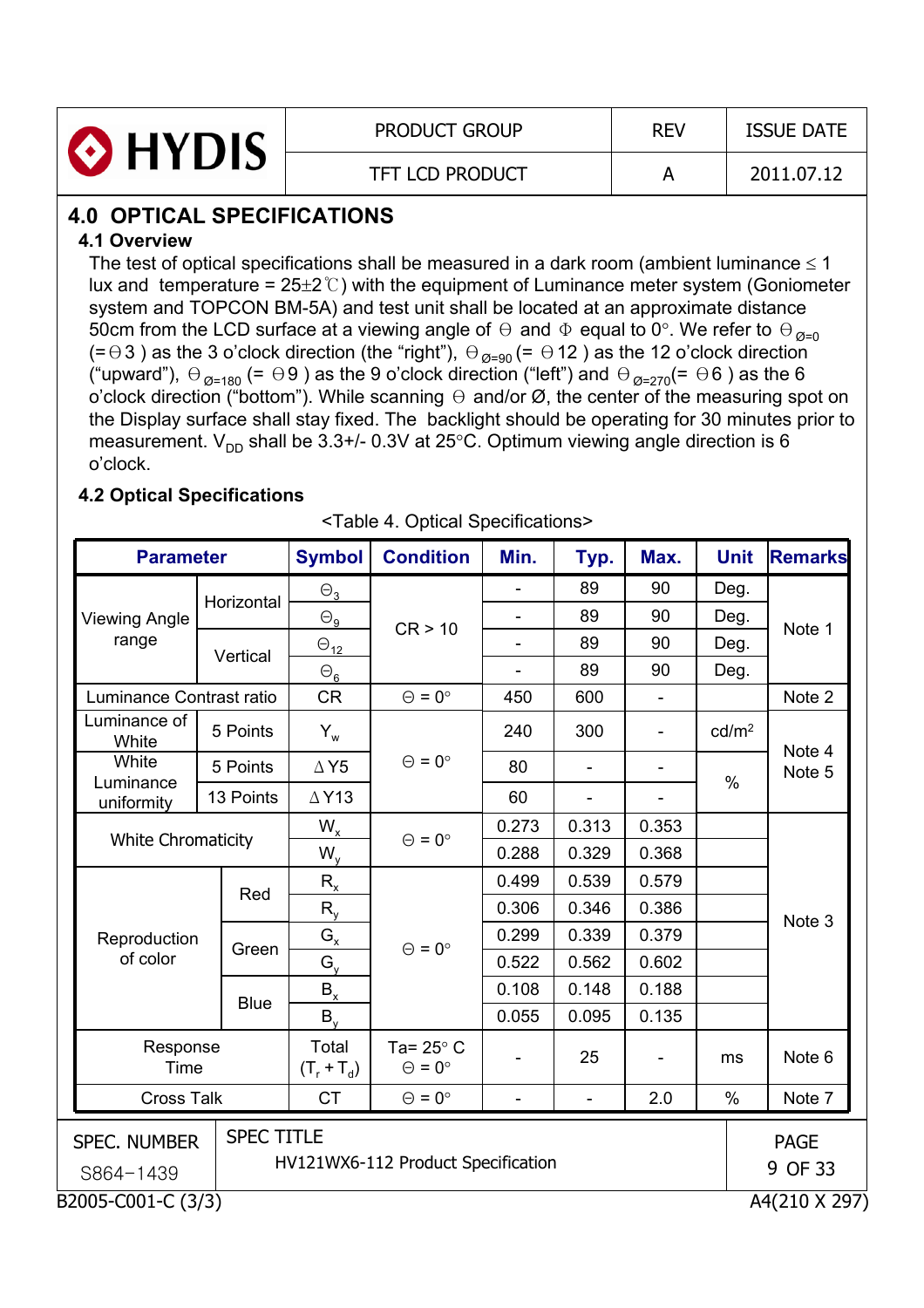| HYDIS | <b>PRODUCT GROUP</b>   | <b>REV</b> | <b>ISSUE DATE</b> |
|-------|------------------------|------------|-------------------|
|       | <b>TFT LCD PRODUCT</b> |            | 2011.07.12        |

Notes :

1. Viewing angle is the angle at which the contrast ratio is greater than 10. The viewing angles are determined for the horizontal or 3, 9 o'clock direction and the vertical or 6, 12 o'clock direction with respect to the optical axis which is normal to the LCD surface (see Figure1).

2. Contrast measurements shall be made at viewing angle of  $\Theta$  = 0 and at the center of the LCD surface. Luminance shall be measured with all pixels in the view field set first to white, then to the dark (black) state (see Figure1). Luminance Contrast Ratio (CR) is defined mathematically as CR = Luminance when displaying a white raster / Luminance when displaying a black raster.

3. Reference only / Standard Front Surface Treatment Measured with green cover glass. The color chromaticity coordinates specified in Table 4 shall be calculated from the spectral data measured with all pixels first in red, green, blue and white. Measurements shall be made at the center of the panel.

| <b>SPEC. NUMBER</b> | <b>SPEC TITLE</b>                  | <b>PAGE</b>   |
|---------------------|------------------------------------|---------------|
| S864-1439           | HV121WX6-112 Product Specification | 10 OF 33      |
| B2005-C001-C (3/3)  |                                    | A4(210 X 297) |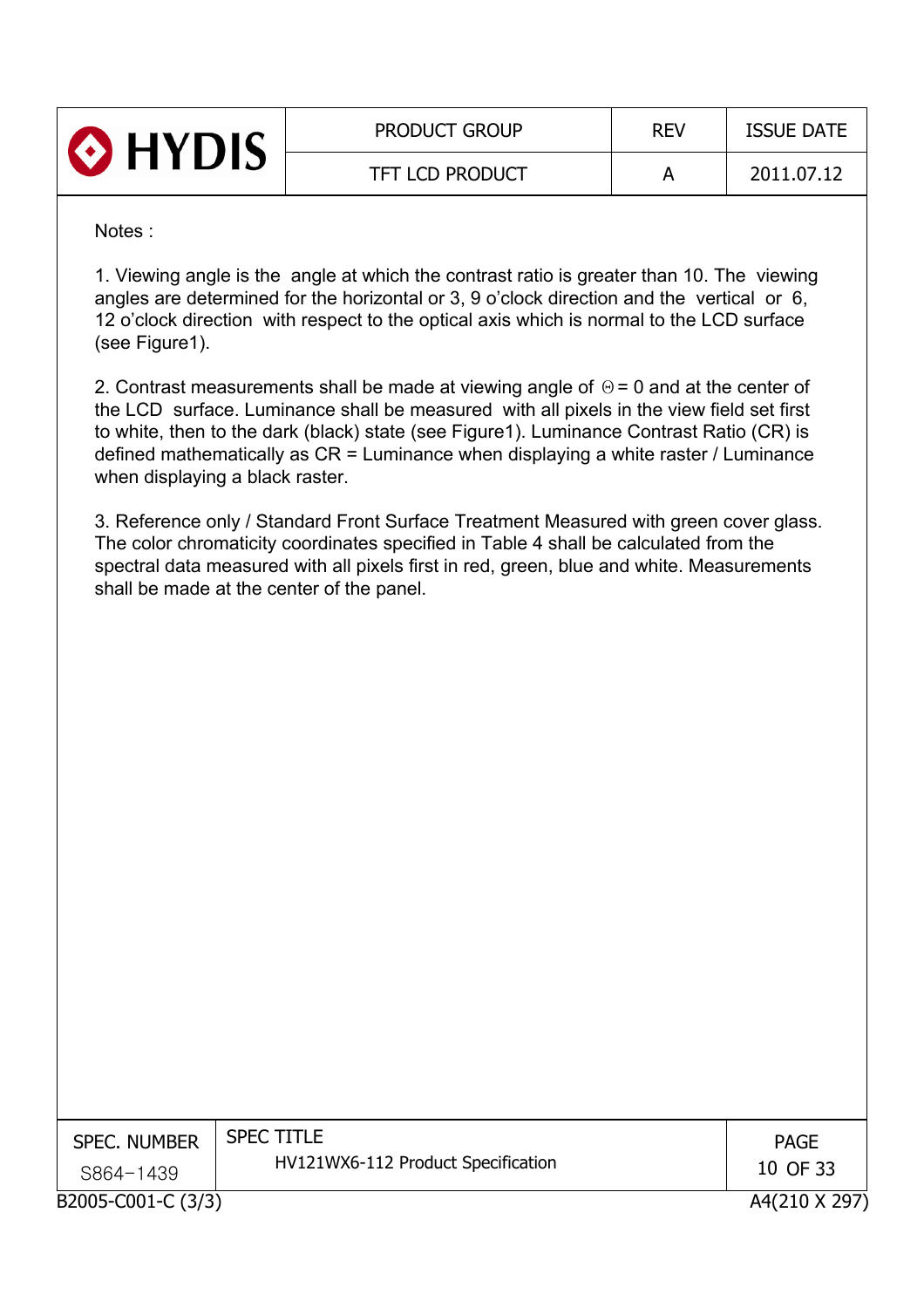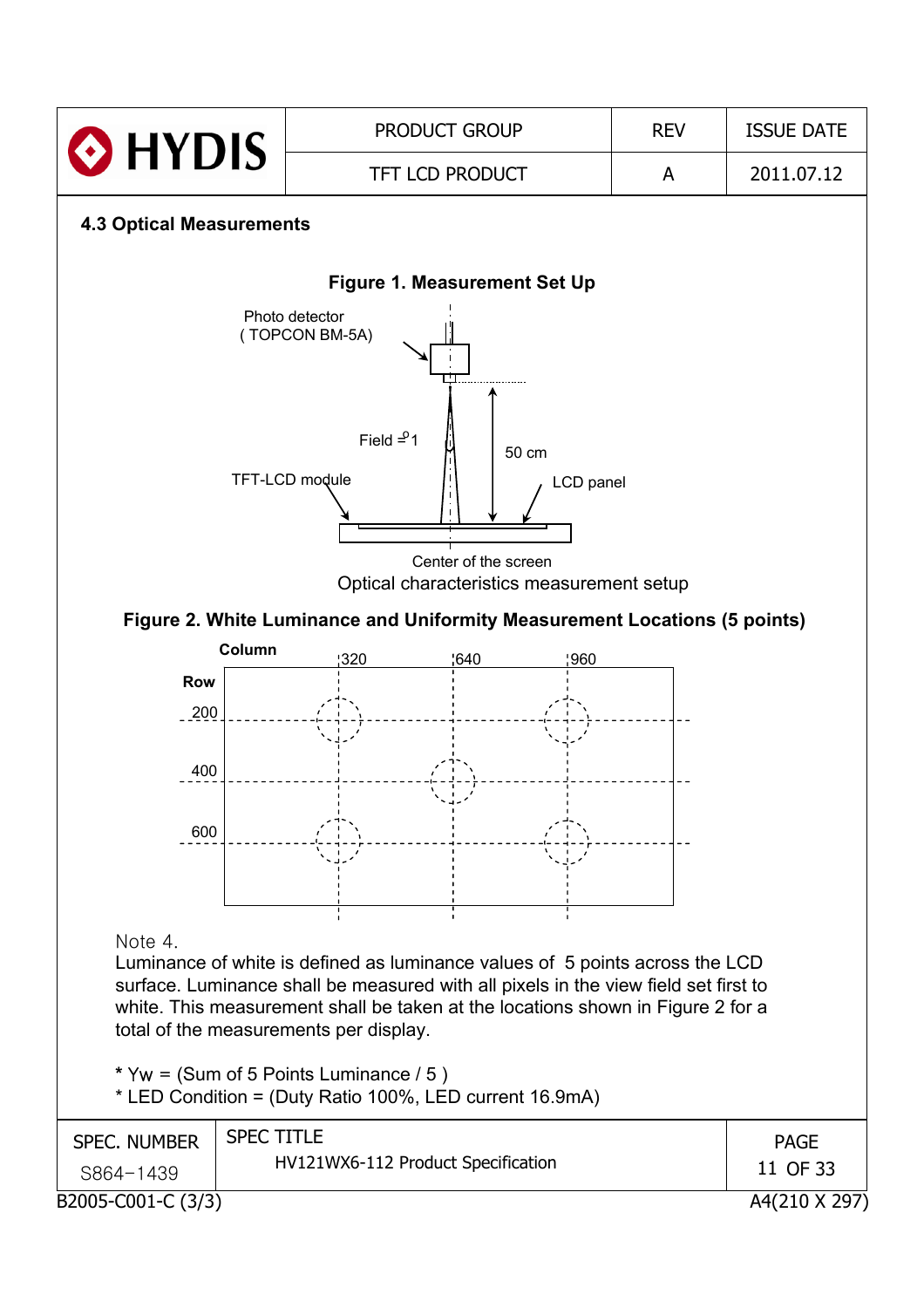

B2005-C001-C (3/3) A4(210 X 297) SPEC. NUMBER | SPEC TITLE HV121WX6-112 Product Specification z\_][TX[Z` 12 OF 33 PAGE 0%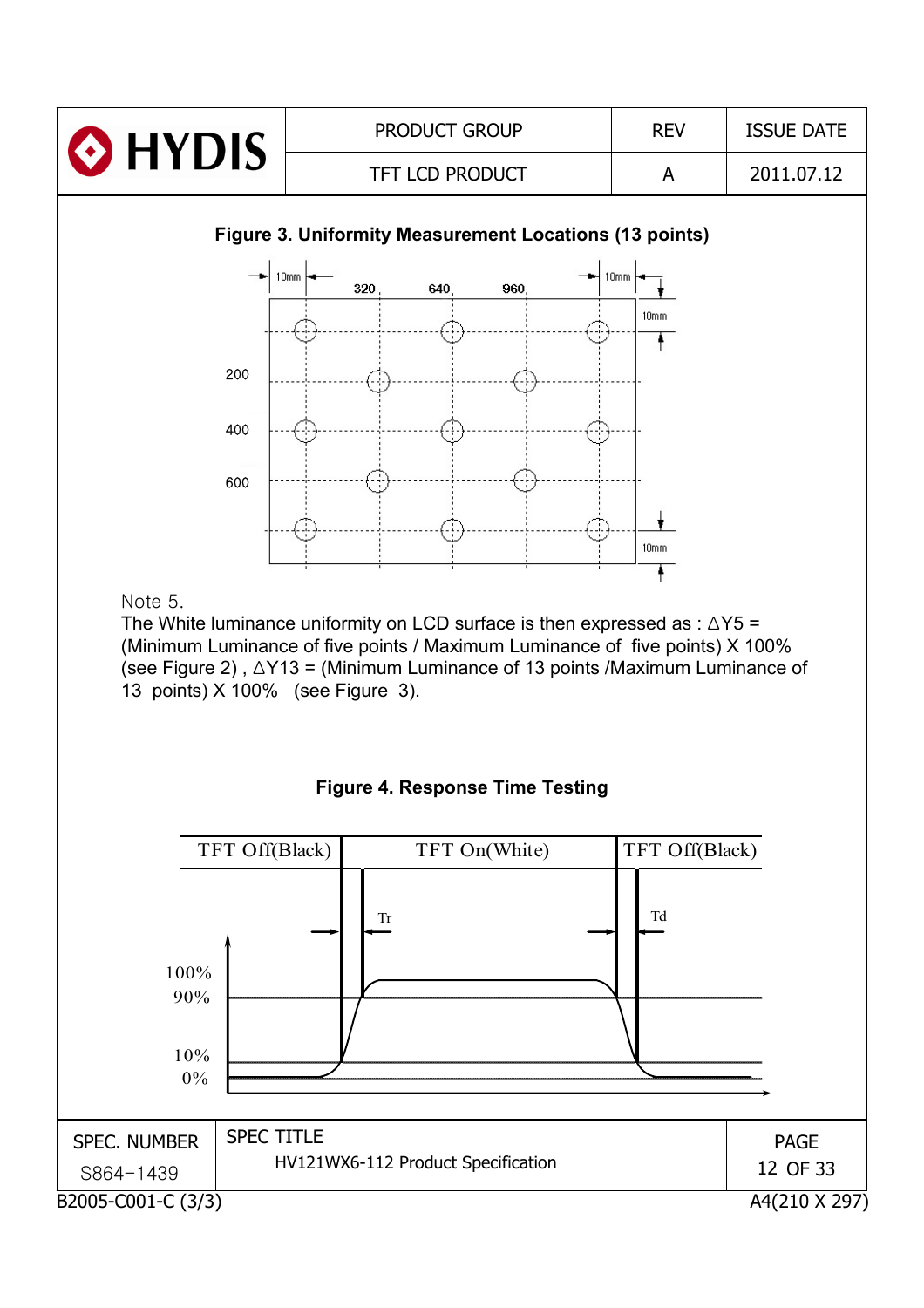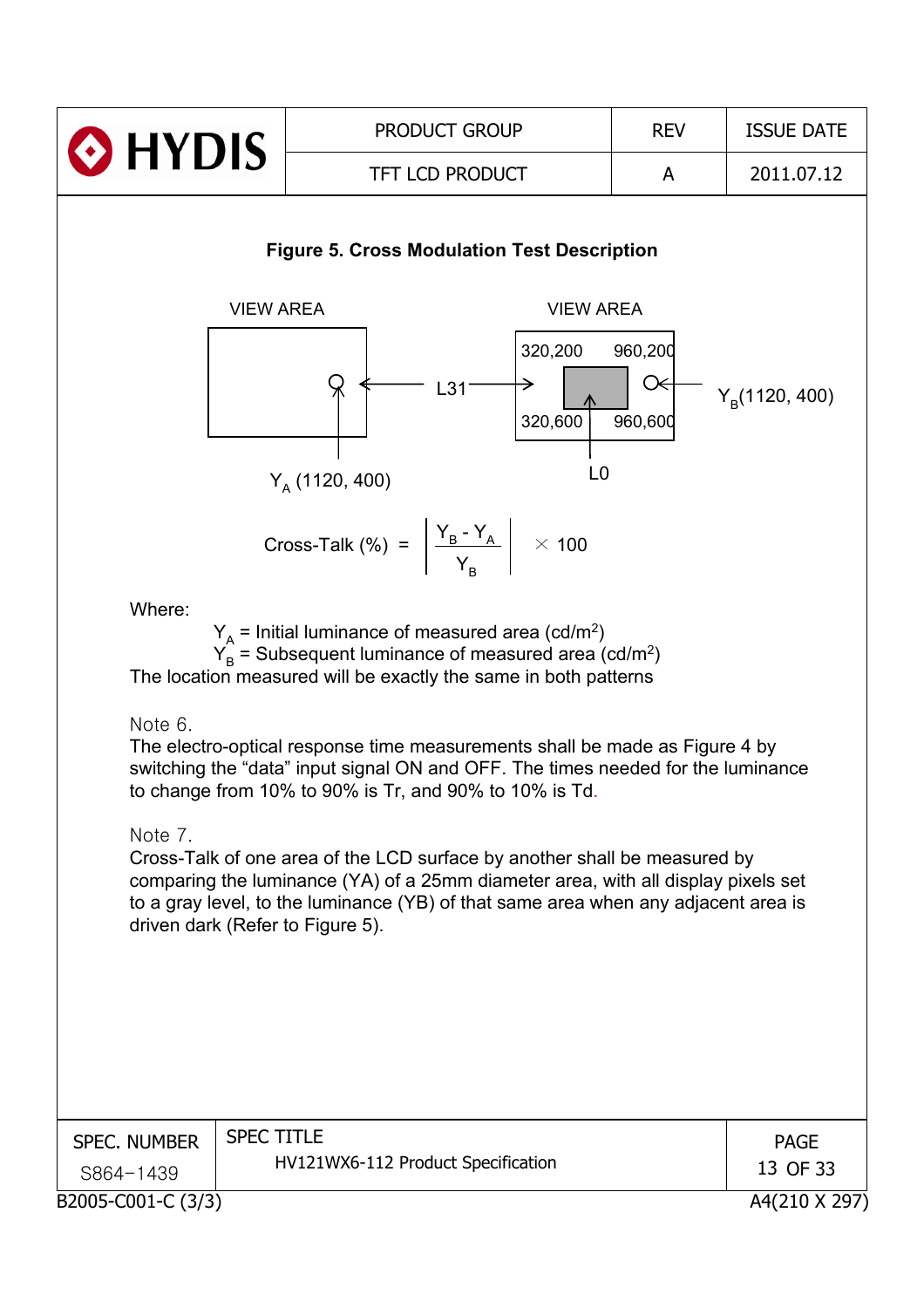|                                                                   |                                                          | <b>PRODUCT GROUP</b>               |         | <b>REV</b>        | <b>ISSUE DATE</b>             |                                |  |
|-------------------------------------------------------------------|----------------------------------------------------------|------------------------------------|---------|-------------------|-------------------------------|--------------------------------|--|
|                                                                   | <b>O</b> HYDIS                                           | <b>TFT LCD PRODUCT</b>             |         |                   | A                             | 2011.07.12                     |  |
|                                                                   |                                                          | <b>5.0 INTERFACE CONNECTIONS</b>   |         |                   |                               |                                |  |
| <b>5.1 Electrical Interface Connection</b>                        |                                                          |                                    |         |                   |                               |                                |  |
| CN <sub>1</sub>                                                   | Interface Connector (FI-JT40S-HF10, Manufactured by JAE) |                                    |         |                   |                               |                                |  |
| Pin No.                                                           | <b>Symbol</b>                                            | <b>Function</b>                    | Pin No. | <b>Symbol</b>     |                               | <b>Function</b>                |  |
| 1                                                                 | GND1                                                     | <b>GROUND</b>                      | 21      | GND <sub>6</sub>  | <b>GROUND</b>                 |                                |  |
| $\overline{2}$                                                    | <b>CONNTST</b>                                           | <b>Connector Test</b>              | 22      | <b>RCLKIN-</b>    |                               | LVDS Negative clock signal (-) |  |
| 3                                                                 | LVDD1                                                    | Logic Power Supply: +3.3V          | 23      | RCLKIN+           |                               | LVDS Positive clock signal (+) |  |
| 4                                                                 | LVDD <sub>2</sub>                                        | Logic Power Supply: +3.3V          | 24      | GND7              | <b>GROUND</b>                 |                                |  |
| 5                                                                 | LVDD3                                                    | Logic Power Supply: +3.3V          | 25      | <b>VDIM</b>       | <b>PWM Brightness Control</b> |                                |  |
| 6                                                                 | VDD_DEID                                                 | EDID Power Supply: +3.3V           | 26      | <b>BLON</b>       | <b>B/L ON/OFF</b>             |                                |  |
| $\overline{7}$                                                    | <b>TEST</b>                                              | NON-CONNECTION                     | 27      | Reserved          | NON-CONNECTION                |                                |  |
| 8                                                                 | CLK_EDID                                                 | <b>EDID Clock</b>                  | 28      | HVGND1            | <b>GROUND</b>                 |                                |  |
| 9                                                                 | DATA EDID                                                | <b>EDID Data</b>                   | 29      | HVGND2            | <b>GROUND</b>                 |                                |  |
| 10                                                                | GND <sub>2</sub>                                         | <b>GROUND</b>                      | 30      | HVGND3            | <b>GROUND</b>                 |                                |  |
| 11                                                                | GND3                                                     | <b>GROUND</b>                      | 31      | HVGND4            | <b>GROUND</b>                 |                                |  |
| 12                                                                | <b>NC</b>                                                | NON-CONNECTION                     | 32      | HVGND5            | <b>GROUND</b>                 |                                |  |
| 13                                                                | RINO-                                                    | LVDS Negative data signal (-)      | 33      | <b>NC</b>         | NON-CONNECTION                |                                |  |
| 14                                                                | RIN <sub>0</sub> +                                       | LVDS Positive data signal (+)      | 34      | HVDD1             |                               | Back-light Power Supply: +12V  |  |
| 15                                                                | GND4                                                     | <b>GROUND</b>                      | 35      | HVDD <sub>2</sub> |                               | Back-light Power Supply: +12V  |  |
| 16                                                                | RIN1-                                                    | LVDS Negative data signal (-)      | 36      | HVDD3             |                               | Back-light Power Supply: +12V  |  |
| 17                                                                | $RIN1+$                                                  | LVDS Positive data signal (+)      | 37      | HVDD4             |                               | Back-light Power Supply: +12V  |  |
| 18                                                                | GND <sub>5</sub>                                         | <b>GROUND</b>                      | 38      | HVDD5             |                               | Back-light Power Supply: +12V  |  |
| 19                                                                | RIN2-                                                    | LVDS Negative data signal (-)      | 39      | <b>CONNTST</b>    | <b>Connector Test</b>         |                                |  |
| 20                                                                | $RIN2+$                                                  | LVDS Positive data signal (+)      | 40      | GND <sub>8</sub>  | <b>GROUND</b>                 |                                |  |
| Note 1. Connected with No. 2 & 39<br>Note 2. Start from left side |                                                          |                                    |         |                   |                               |                                |  |
|                                                                   | <b>PCB</b>                                               |                                    |         |                   |                               |                                |  |
|                                                                   |                                                          |                                    | #1      | #40               |                               |                                |  |
|                                                                   |                                                          |                                    |         |                   |                               |                                |  |
| <b>CN1 (FI-JT40S-HF10)</b>                                        |                                                          |                                    |         |                   |                               |                                |  |
|                                                                   | <b>SPEC. NUMBER</b>                                      | <b>SPEC TITLE</b>                  |         |                   |                               | <b>PAGE</b>                    |  |
|                                                                   |                                                          | HV121WX6-112 Product Specification |         |                   |                               | 14 OF 33                       |  |
| S864-1439                                                         |                                                          |                                    |         |                   |                               |                                |  |
| B2005-C001-C (3/3)<br>A4(210 X 297)                               |                                                          |                                    |         |                   |                               |                                |  |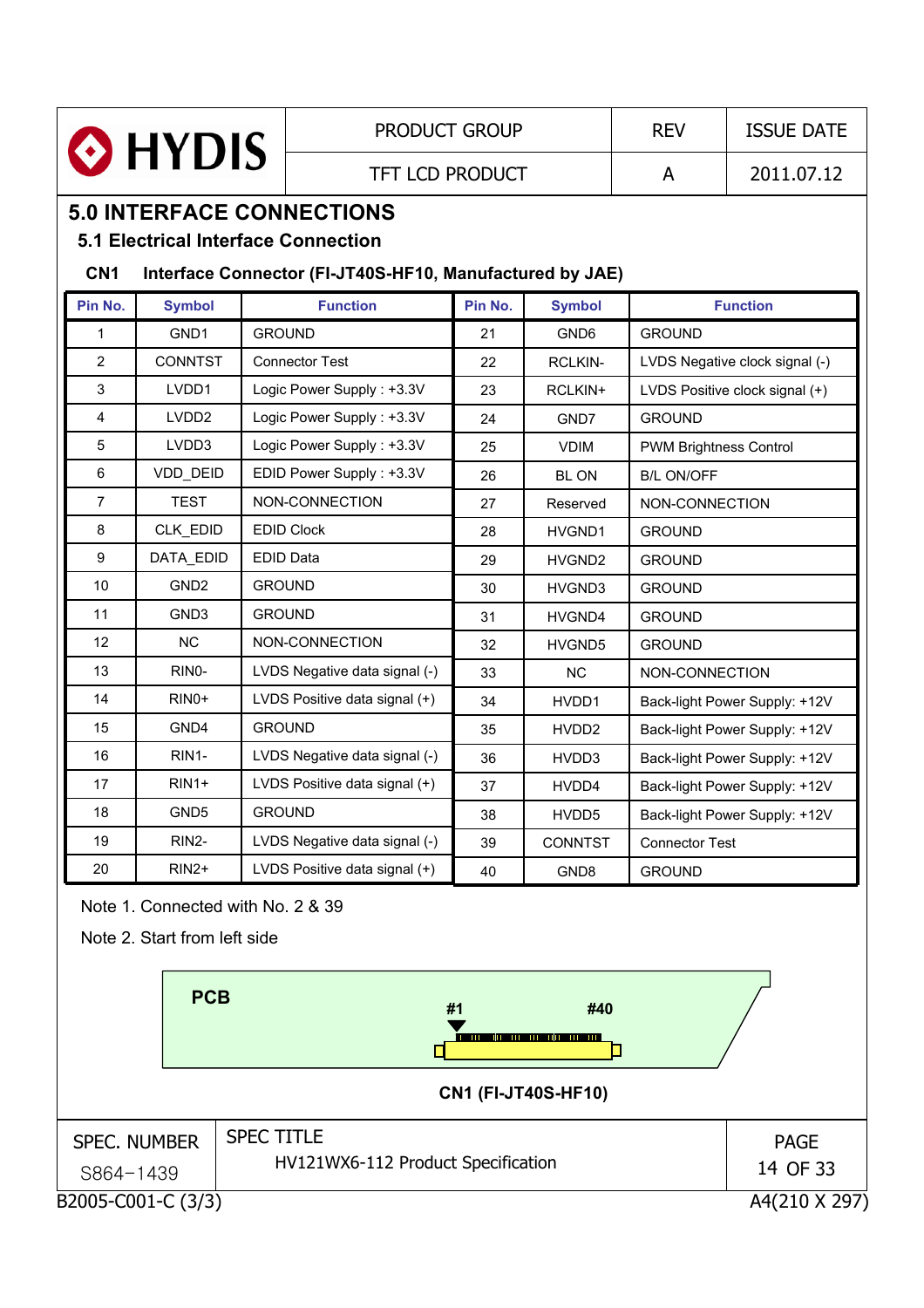

#### **5.2 LVDS Interface**

#### **LVDS Transmitter : THC63LVDM83A**

| <b>Input</b>                        |                   | <b>Transmitter</b> |                                    | <b>Interface</b>            | <b>FI-JT40S-</b><br><b>HF10</b> | <b>Remark</b> |
|-------------------------------------|-------------------|--------------------|------------------------------------|-----------------------------|---------------------------------|---------------|
| signal                              | <b>Pin No</b>     | <b>Pin No</b>      | <b>System (Tx)</b>                 | <b>TFT-LCD (Rx)</b>         | Pin No.                         |               |
| R <sub>0</sub>                      | 51                |                    |                                    |                             |                                 |               |
| R1                                  | 52                |                    |                                    |                             |                                 |               |
| R2                                  | 54                |                    |                                    |                             |                                 |               |
| R <sub>3</sub>                      | 55                | 48<br>47           | OUT0-<br>OUT0+                     | IN <sub>0</sub> -<br>$INO+$ | 13<br>14                        |               |
| R <sub>4</sub>                      | 56                |                    |                                    |                             |                                 |               |
| R <sub>5</sub>                      | $\mathfrak{S}$    |                    |                                    |                             |                                 |               |
| G <sub>0</sub>                      | $\overline{4}$    |                    |                                    |                             |                                 |               |
| G <sub>1</sub>                      | 6                 |                    |                                    |                             |                                 |               |
| G <sub>2</sub>                      | $\overline{7}$    |                    |                                    |                             |                                 |               |
| G <sub>3</sub>                      | 11                |                    |                                    |                             |                                 |               |
| G4                                  | 12                | 46<br>45           | OUT1-<br>OUT1+                     | $IN1-$<br>$IN1+$            | 16<br>17                        |               |
| G <sub>5</sub>                      | 14                |                    |                                    |                             |                                 |               |
| B <sub>0</sub>                      | 15                |                    |                                    |                             |                                 |               |
| <b>B1</b>                           | 19                |                    |                                    |                             |                                 |               |
| <b>B2</b>                           | 20                |                    |                                    |                             |                                 |               |
| B <sub>3</sub>                      | 22                |                    |                                    |                             |                                 |               |
| <b>B4</b>                           | 23                |                    |                                    |                             |                                 |               |
| B <sub>5</sub>                      | 24                | 42<br>41           | OUT2-<br>OUT2+                     | $IN2-$<br>$IN2+$            | 19<br>20                        |               |
| <b>HSYNC</b>                        | 27                |                    |                                    |                             |                                 |               |
| <b>VSYNC</b>                        | 28                |                    |                                    |                             |                                 |               |
| DE                                  | 30                |                    |                                    |                             |                                 |               |
| <b>MCLK</b>                         | 31                | 40                 | CLKOUT-                            | CLKIN-                      | 22                              |               |
|                                     |                   | 39                 | CLKOUT+                            | CLKIN+                      | 23                              |               |
|                                     |                   |                    |                                    |                             |                                 |               |
| SPEC. NUMBER                        | <b>SPEC TITLE</b> |                    |                                    |                             |                                 | <b>PAGE</b>   |
| S864-1439                           |                   |                    | HV121WX6-112 Product Specification |                             |                                 | 15 OF 33      |
| B2005-C001-C (3/3)<br>A4(210 X 297) |                   |                    |                                    |                             |                                 |               |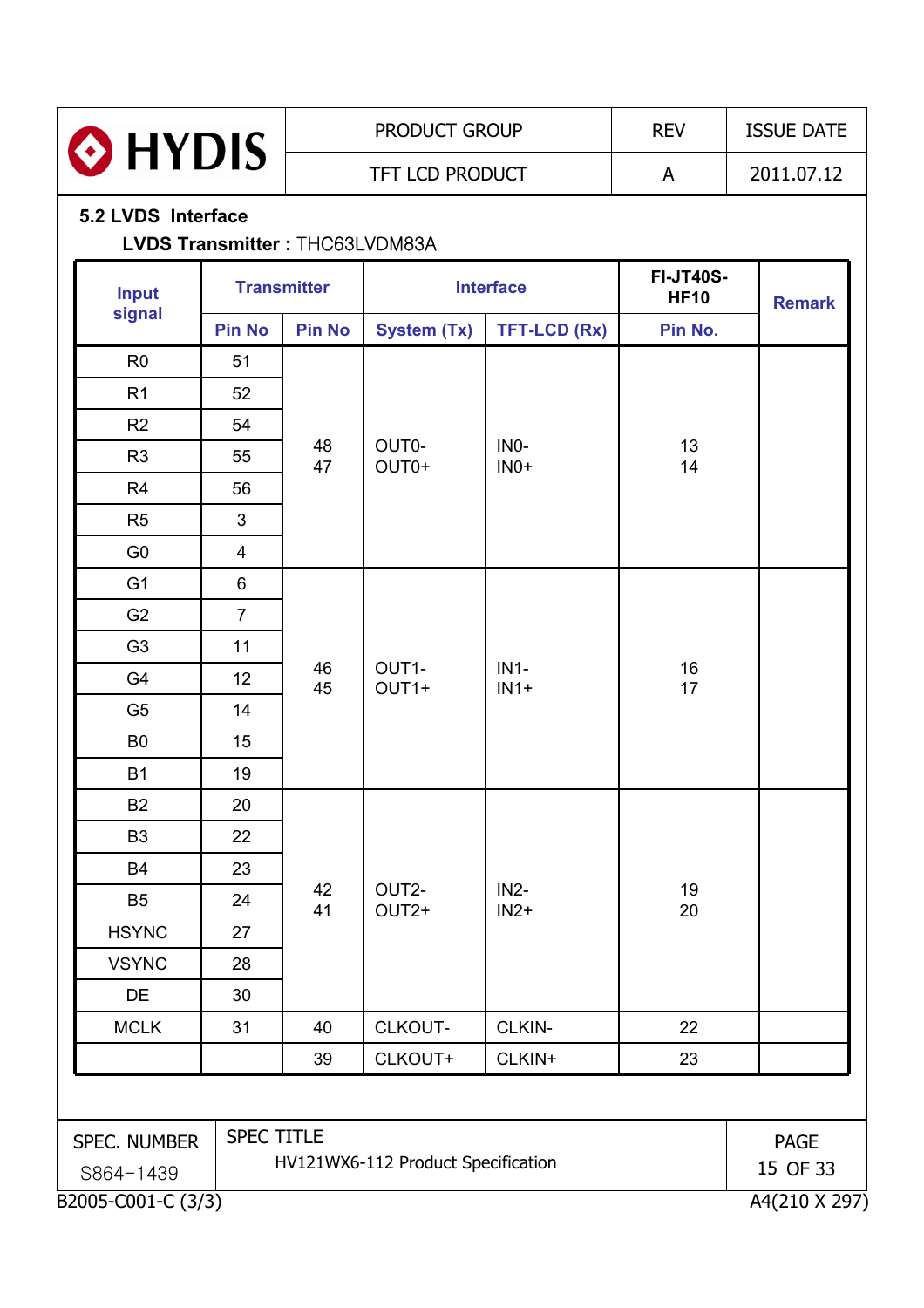

#### **5.3 Back-light Interface**

#### **CN2 LED FPC Connector ( 04-6298-009, Manufactured by Kyocera )**

| Pin No. | <b>Symbol</b>        | <b>Function</b>                 | <b>Remark</b>                   |
|---------|----------------------|---------------------------------|---------------------------------|
|         | Anode1               | <b>LED Anode Power Supply</b>   |                                 |
| 2       | Anode <sub>2</sub>   | <b>LED Anode Power Supply</b>   | <b>LED Anode Power Supply</b>   |
| 3       | Anode3               | <b>LED Anode Power Supply</b>   | $(3.1V \times 12EA = 37.2V)$    |
| 4       | Anode4               | <b>LED Anode Power Supply</b>   |                                 |
| 5       | <b>NC</b>            | Non-Connection                  |                                 |
| 6       | Cathode1             | <b>LED Cathode Power Supply</b> |                                 |
| 7       | Cathode <sub>2</sub> | <b>LED Cathode Power Supply</b> |                                 |
| 8       | Cathode3             | LED Cathode Power Supply        | <b>LED Cathode Power Supply</b> |
| 9       | Cathode4             | <b>LED Cathode Power Supply</b> |                                 |

#### **5.4 Data Input Format**

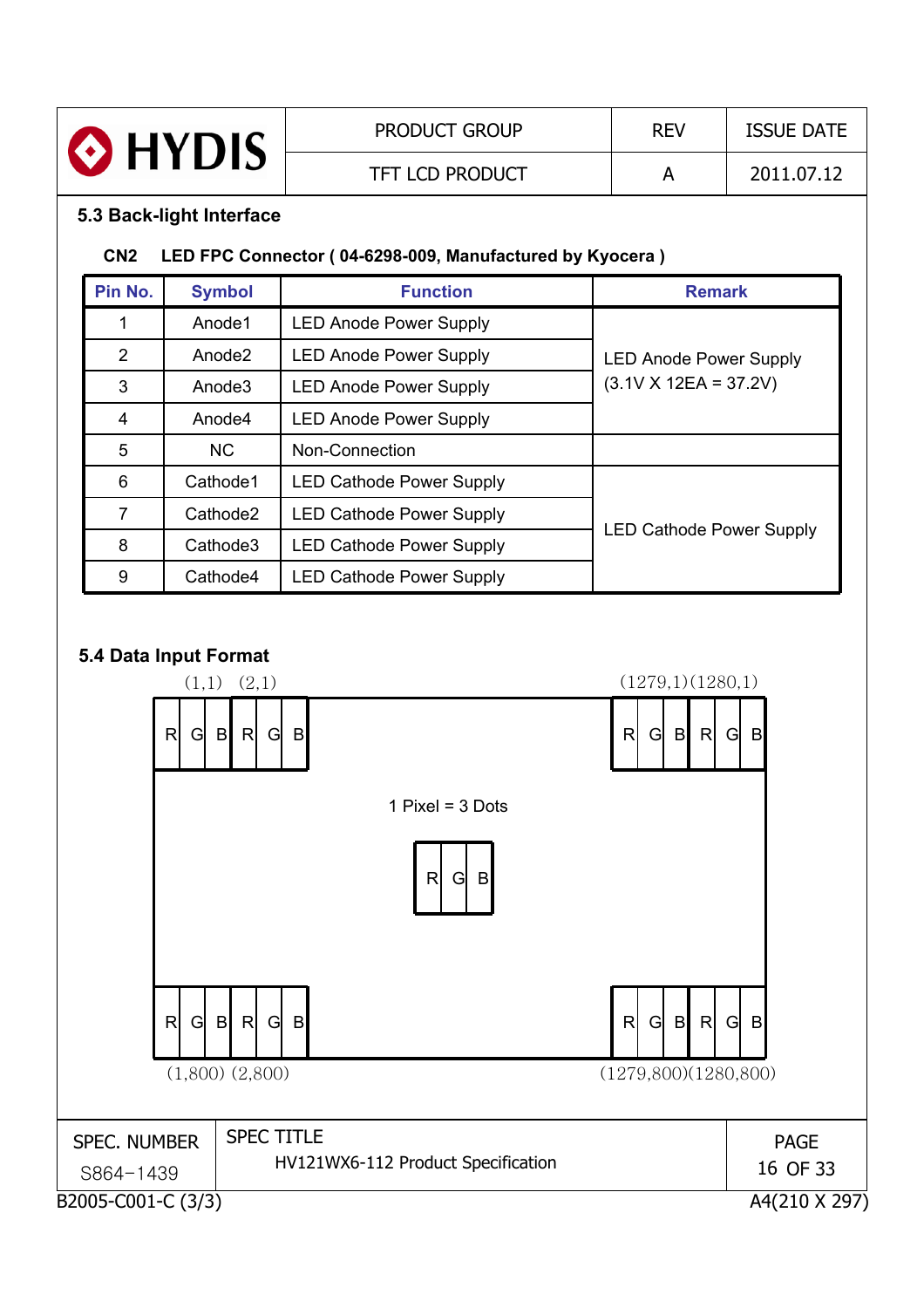| HYDIS | <b>PRODUCT GROUP</b>   | <b>REV</b> | <b>ISSUE DATE</b> |
|-------|------------------------|------------|-------------------|
|       | <b>TFT LCD PRODUCT</b> |            | 2011.07.12        |

## **6.0. SIGNAL TIMING SPECIFICATIONS**

#### **6.1 The 12.1" WXGA LCM is operated by the only DE (Data enable) mode (LVDS Transmitter Input**)

| <b>Item</b>                      | <b>Symbol</b> | Min. | Typ.  | Max. | <b>Unit</b>   |
|----------------------------------|---------------|------|-------|------|---------------|
| <b>Frame Period</b>              | Τ1            | 810  | 823   |      | Lines         |
| <b>Vertical Display Period</b>   | Τ2            |      | 800   |      | Lines         |
| One line Scanning Period         | T3            | 1350 | 1522  |      | <b>Clocks</b> |
| <b>Horizontal Display Period</b> | T4            |      | 1280  |      | <b>Clocks</b> |
| <b>Clock Frequency</b>           | 1/T5          |      | 75.16 |      | <b>MHz</b>    |

### **7.0 SIGNAL TIMING WAVEFORMS**

**7.1 Timing Waveforms of Interface Signal**

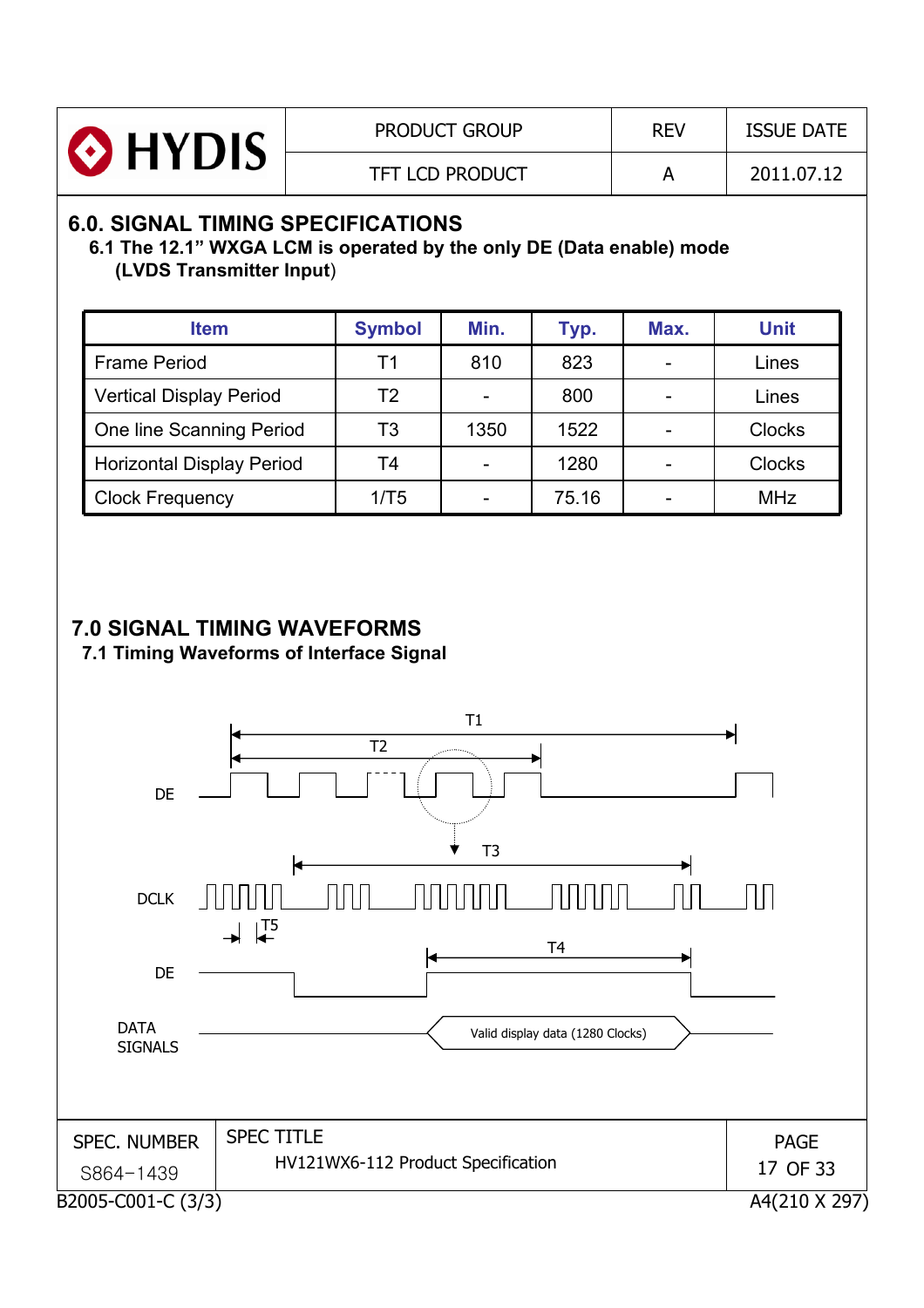| HYDIS               |                                        |                                                             | <b>PRODUCT GROUP</b>   | <b>REV</b> |                         | <b>ISSUE DATE</b> |                |  |  |
|---------------------|----------------------------------------|-------------------------------------------------------------|------------------------|------------|-------------------------|-------------------|----------------|--|--|
|                     |                                        |                                                             | <b>TFT LCD PRODUCT</b> | A          |                         | 2011.07.12        |                |  |  |
|                     | 7.2 LVDS Rx Interface Timing Parameter |                                                             |                        |            |                         |                   |                |  |  |
|                     |                                        | The specification of the LVDS Rx interface timing parameter |                        |            |                         |                   |                |  |  |
|                     |                                        | < LVDS Rx Interface Timing Specification>                   |                        |            |                         |                   |                |  |  |
| <b>Item</b>         | <b>Symbol</b>                          | Min.                                                        | Typ.                   |            | Max.                    | <b>Unit</b>       | <b>Remarks</b> |  |  |
| <b>CLKIN Period</b> | tRCIP                                  | 12.50                                                       | 13.30                  |            | 25.00                   | nsec              |                |  |  |
| Input Data 0        | tRIP <sub>0</sub>                      | $-0.4$                                                      | 0.0                    |            | $+0.4$                  | nsec              |                |  |  |
| Input Data 1        | tRIP1                                  | tRICP/7-0.4                                                 | tRICP/7                |            | tRICP/7+0.4             | nsec              |                |  |  |
| Input Data 2        | tRIP <sub>2</sub>                      | $2 \times$ tRICP/7-0.4                                      | $2 \times$ tRICP/7     |            | $2 \times$ tRICP/7+0.4  | nsec              |                |  |  |
| Input Data 3        | tRIP3                                  | $3 \times$ tRICP/7-0.4                                      | $3 \times$ tRICP/7     |            | $3 \times$ tRICP/7+0.4  | nsec              |                |  |  |
| Input Data 4        | tRIP4                                  | $4 \times$ tricp/7-0.4                                      | $4 \times$ tricp/7     |            | $ 4 \times$ tRICP/7+0.4 | nsec              |                |  |  |
| Input Data 5        | tRIP <sub>5</sub>                      | $5 \times$ tricp/7-0.4                                      | $5 \times$ tricp/7     |            | $5 \times$ tRICP/7+0.4  | nsec              |                |  |  |
| Input Data 6        | tRIP <sub>6</sub>                      | $6 \times$ tRICP/7-0.4                                      | $6 \times$ tricp/7     |            | $6 \times$ tRICP/7+0.4  | nsec              |                |  |  |



B2005-C001-C (3/3) A4(210 X 297)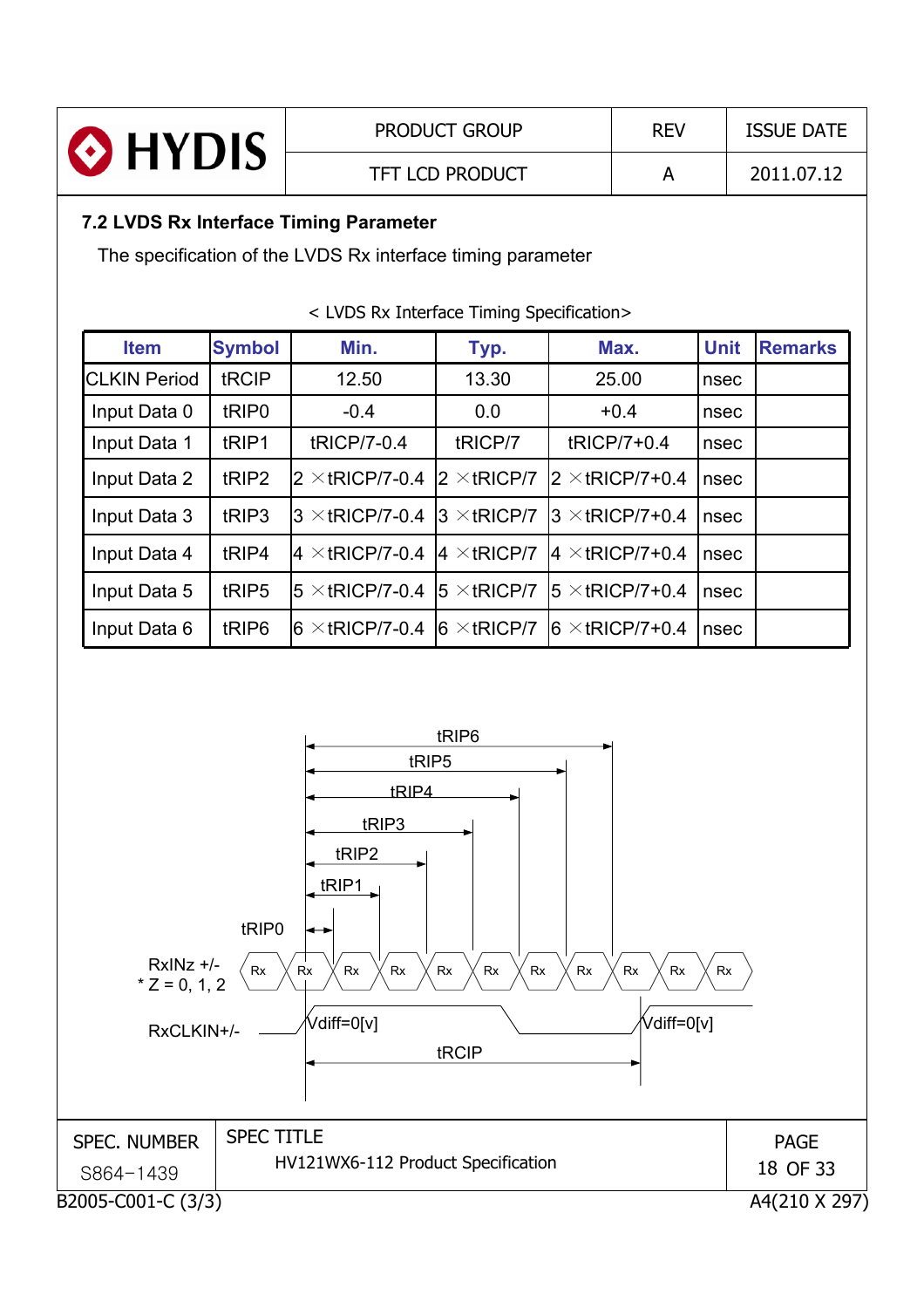

TFT LCD PRODUCT A 2011.07.12

## **8.0 INPUT SIGNALS, BASIC DISPLAY COLORS & GRAY SCALE OF COLORS**

Each color is displayed in sixty-four gray scales from a 6 bit data signal input. A total of 262,144 colors are derived from the resultant 18 bit data.

|                                    |                                     | Colors & Gray      |                |                  | Red Data         |                  |                        |                  |                  |                  | Green Data        |                  |                  |                  |                  |                  | <b>Blue Data</b> |                  |                  |                  |             |
|------------------------------------|-------------------------------------|--------------------|----------------|------------------|------------------|------------------|------------------------|------------------|------------------|------------------|-------------------|------------------|------------------|------------------|------------------|------------------|------------------|------------------|------------------|------------------|-------------|
|                                    |                                     | Scale              | R <sub>5</sub> | R4               | $\overline{R}3$  | R2               | R1                     | R <sub>0</sub>   | G <sub>5</sub>   | G4               | G <sub>3</sub>    | G2               | G1               | ${\rm G0}$       | B <sub>5</sub>   | <b>B4</b>        | B <sub>3</sub>   | B2               | B1               | ${\bf B0}$       |             |
|                                    |                                     | <b>Black</b>       | $\overline{0}$ | $\mathbf{0}$     | $\overline{0}$   | $\boldsymbol{0}$ | $\mathbf{0}$           | $\mathbf{0}$     | $\boldsymbol{0}$ | $\theta$         | $\overline{0}$    | $\mathbf{0}$     | $\overline{0}$   | $\theta$         | $\mathbf{0}$     | $\mathbf{0}$     | $\overline{0}$   | $\boldsymbol{0}$ | $\boldsymbol{0}$ | $\mathbf{0}$     |             |
|                                    |                                     | Blue               | $\overline{0}$ | $\mathbf{0}$     | $\theta$         | $\boldsymbol{0}$ | $\overline{0}$         | $\mathbf{0}$     | $\overline{0}$   | $\mathbf{0}$     | $\Omega$          | $\boldsymbol{0}$ | $\boldsymbol{0}$ | $\mathbf{0}$     | 1                | $\mathbf{1}$     | $\mathbf{1}$     | $\mathbf{1}$     | 1                | $\mathbf{1}$     |             |
|                                    |                                     | Green              | $\overline{0}$ | $\overline{0}$   | $\Omega$         | $\boldsymbol{0}$ | $\overline{0}$         | $\mathbf{0}$     | $\mathbf{1}$     | $\mathbf{1}$     | $\mathbf{1}$      | $\mathbf{1}$     | $\mathbf{1}$     | $\mathbf{1}$     | $\mathbf{0}$     | $\mathbf{0}$     | $\boldsymbol{0}$ | $\boldsymbol{0}$ | $\overline{0}$   | $\overline{0}$   |             |
|                                    | <b>Basic</b>                        | Cyan               | $\mathbf{0}$   | $\mathbf{0}$     | $\Omega$         | $\boldsymbol{0}$ | $\mathbf{0}$           | $\mathbf{0}$     | $\mathbf{1}$     | $\mathbf{1}$     | 1                 | $\mathbf{1}$     | $\mathbf{1}$     | $\mathbf{1}$     | 1                | $\mathbf{1}$     | $\mathbf{1}$     | $\mathbf{1}$     | $\mathbf{1}$     |                  |             |
|                                    | Colors                              | Red                | $\mathbf{1}$   | $\mathbf{1}$     | $\mathbf{1}$     | 1                | $\mathbf{1}$           | $\mathbf{1}$     | $\overline{0}$   | $\theta$         | $\theta$          | $\theta$         | $\mathbf{0}$     | $\boldsymbol{0}$ | $\mathbf{0}$     | $\mathbf{0}$     | $\boldsymbol{0}$ | $\boldsymbol{0}$ | $\mathbf{0}$     | $\mathbf{0}$     |             |
|                                    |                                     | Magenta            | $\mathbf{1}$   | $\mathbf{1}$     | $\mathbf{1}$     | 1                | $\mathbf{1}$           | $\mathbf{1}$     | $\overline{0}$   | $\boldsymbol{0}$ | $\overline{0}$    | $\theta$         | $\boldsymbol{0}$ | $\mathbf{0}$     | 1                | $\mathbf{1}$     | $\mathbf{1}$     | $\mathbf{1}$     | 1                | $\mathbf{1}$     |             |
|                                    |                                     | Yellow             | $\mathbf{1}$   | $\mathbf{1}$     | $\mathbf{1}$     | $\mathbf{1}$     | $\mathbf{1}$           | $\mathbf{1}$     | $\mathbf{1}$     | $\mathbf{1}$     | 1                 | $\mathbf{1}$     | $\mathbf{1}$     | $\overline{1}$   | $\mathbf{0}$     | $\mathbf{0}$     | $\boldsymbol{0}$ | $\boldsymbol{0}$ | $\mathbf{0}$     | $\mathbf{0}$     |             |
|                                    |                                     | White              | $\mathbf{1}$   | $\mathbf{1}$     | $\mathbf{1}$     | $\mathbf{1}$     | $\mathbf{1}$           | $\mathbf{1}$     | $\mathbf{1}$     | $\mathbf{1}$     | $\mathbf{1}$      | $\mathbf{1}$     | $\mathbf{1}$     | $\mathbf{1}$     | $\mathbf{1}$     | $\mathbf{1}$     | $\mathbf{1}$     | $\mathbf{1}$     | $\mathbf{1}$     | $\mathbf{1}$     |             |
|                                    |                                     | <b>Black</b>       | $\overline{0}$ | $\overline{0}$   | $\overline{0}$   | $\mathbf{0}$     | $\overline{0}$         | $\boldsymbol{0}$ | $\boldsymbol{0}$ | $\mathbf{0}$     | $\overline{0}$    | $\theta$         | $\boldsymbol{0}$ | $\mathbf{0}$     | $\mathbf{0}$     | $\mathbf{0}$     | $\overline{0}$   | $\boldsymbol{0}$ | $\overline{0}$   | $\overline{0}$   |             |
|                                    |                                     | $\triangle$        | $\mathbf{0}$   | $\mathbf{0}$     | $\mathbf{0}$     | $\mathbf{0}$     | $\mathbf{0}$           | $\mathbf{1}$     | $\boldsymbol{0}$ | $\mathbf{0}$     | $\overline{0}$    | $\mathbf{0}$     | $\boldsymbol{0}$ | $\mathbf{0}$     | $\mathbf{0}$     | $\mathbf{0}$     | $\boldsymbol{0}$ | $\boldsymbol{0}$ | $\mathbf{0}$     | $\mathbf{0}$     |             |
|                                    | Gray                                | Darker             | $\theta$       | $\theta$         | $\overline{0}$   | $\boldsymbol{0}$ | 1                      | $\theta$         | $\overline{0}$   | $\theta$         | $\theta$          | $\mathbf{0}$     | $\overline{0}$   | $\mathbf{0}$     | $\theta$         | $\theta$         | $\theta$         | $\boldsymbol{0}$ | $\theta$         | $\mathbf{0}$     |             |
|                                    | Scale                               | $\triangle$        |                |                  |                  |                  |                        |                  |                  |                  |                   |                  |                  |                  |                  |                  |                  |                  |                  |                  |             |
|                                    | <b>Of</b>                           | $\bigtriangledown$ |                |                  |                  |                  |                        |                  |                  |                  |                   |                  |                  |                  |                  |                  |                  |                  |                  |                  |             |
|                                    | Red                                 | <b>Brighter</b>    |                |                  |                  |                  |                        |                  |                  | $\mathbf{0}$     |                   | $\mathbf{0}$     | $\boldsymbol{0}$ | $\boldsymbol{0}$ | $\boldsymbol{0}$ | $\mathbf{0}$     |                  | $\mathbf{0}$     | $\boldsymbol{0}$ | $\boldsymbol{0}$ |             |
|                                    |                                     | $\bigtriangledown$ | -1             | $\mathbf{1}$     | 1                | 1                | $\boldsymbol{0}$       | $\mathbf{1}$     | $\overline{0}$   |                  | $\boldsymbol{0}$  |                  |                  |                  |                  |                  | $\boldsymbol{0}$ |                  |                  |                  |             |
|                                    |                                     |                    | 1              | 1                | 1                | 1                | 1                      | $\mathbf{0}$     | $\overline{0}$   | $\theta$         | $\theta$          | $\theta$         | $\mathbf{0}$     | $\theta$         | $\theta$         | $\theta$         | $\mathbf{0}$     | $\theta$         | $\overline{0}$   | $\theta$         |             |
|                                    |                                     | Red                | $\mathbf{1}$   | $\mathbf{1}$     | $\mathbf{1}$     | $\mathbf{1}$     | $\mathbf{1}$           | $\mathbf{1}$     | $\overline{0}$   | $\mathbf{0}$     | $\overline{0}$    | $\theta$         | $\boldsymbol{0}$ | $\mathbf{0}$     | $\mathbf{0}$     | $\mathbf{0}$     | $\boldsymbol{0}$ | $\mathbf{0}$     | $\overline{0}$   | $\overline{0}$   |             |
|                                    |                                     | <b>Black</b>       | $\overline{0}$ | $\overline{0}$   | $\mathbf{0}$     | $\mathbf{0}$     | $\overline{0}$         | $\overline{0}$   | $\overline{0}$   | $\mathbf{0}$     | $\overline{0}$    | $\theta$         | $\mathbf{0}$     | $\boldsymbol{0}$ | $\boldsymbol{0}$ | $\mathbf{0}$     | $\overline{0}$   | $\mathbf{0}$     | $\overline{0}$   | $\overline{0}$   |             |
|                                    |                                     | $\triangle$        | $\overline{0}$ | $\overline{0}$   | $\overline{0}$   | $\overline{0}$   | $\overline{0}$         | $\mathbf{0}$     | $\overline{0}$   | $\theta$         | $\overline{0}$    | $\overline{0}$   | $\boldsymbol{0}$ | -1               | $\mathbf{0}$     | $\mathbf{0}$     | $\boldsymbol{0}$ | $\boldsymbol{0}$ | $\overline{0}$   | $\overline{0}$   |             |
|                                    | Gray                                | Darker             | $\mathbf{0}$   | $\theta$         | $\overline{0}$   | $\boldsymbol{0}$ | $\mathbf{0}$           | $\theta$         | $\overline{0}$   | $\theta$         | $\overline{0}$    | $\theta$         | $\mathbf{1}$     | $\mathbf{0}$     | $\boldsymbol{0}$ | $\theta$         | $\overline{0}$   | $\boldsymbol{0}$ | $\theta$         | $\boldsymbol{0}$ |             |
|                                    | Scale                               | $\triangle$        |                |                  |                  |                  |                        |                  |                  |                  |                   |                  |                  |                  |                  |                  |                  |                  |                  |                  |             |
|                                    | <b>Of</b>                           | $\bigtriangledown$ |                |                  |                  |                  |                        |                  |                  |                  |                   |                  |                  |                  |                  |                  |                  |                  |                  |                  |             |
|                                    | Green                               | <b>Brighter</b>    | $\overline{0}$ | $\boldsymbol{0}$ | $\boldsymbol{0}$ | $\boldsymbol{0}$ | $\boldsymbol{0}$       | $\boldsymbol{0}$ | 1                | 1                | 1                 | 1                | $\boldsymbol{0}$ | 1                | $\boldsymbol{0}$ | $\boldsymbol{0}$ | $\boldsymbol{0}$ | $\boldsymbol{0}$ | $\boldsymbol{0}$ | $\boldsymbol{0}$ |             |
|                                    |                                     | $\bigtriangledown$ | $\mathbf{0}$   | $\boldsymbol{0}$ | $\boldsymbol{0}$ | $\boldsymbol{0}$ | $\boldsymbol{0}$       | $\mathbf{0}$     | $\mathbf{1}$     | $\mathbf{1}$     | $\mathbf{1}$      | $\mathbf{1}$     | $\mathbf{1}$     | $\boldsymbol{0}$ | $\theta$         | $\mathbf{0}$     | $\boldsymbol{0}$ | $\boldsymbol{0}$ | $\boldsymbol{0}$ | $\mathbf{0}$     |             |
|                                    |                                     | Green              | $\mathbf{0}$   | $\overline{0}$   | $\mathbf{0}$     | $\mathbf{0}$     | $\boldsymbol{0}$       | $\mathbf{0}$     | $\mathbf{1}$     | -1               | $\mathbf{1}$      | 1                | $\mathbf{1}$     | -1               | $\mathbf{0}$     | $\mathbf{0}$     | $\boldsymbol{0}$ | $\mathbf{0}$     | $\boldsymbol{0}$ | $\overline{0}$   |             |
|                                    |                                     | Black              | $\overline{0}$ | $\overline{0}$   | $\mathbf{0}$     | $\overline{0}$   | $\boldsymbol{0}$       | $\overline{0}$   | $\boldsymbol{0}$ | $\mathbf{0}$     | $\mathbf{0}$      | $\overline{0}$   | $\boldsymbol{0}$ | $\mathbf{0}$     | $\mathbf{0}$     | $\mathbf{0}$     | $\boldsymbol{0}$ | $\mathbf{0}$     | $\boldsymbol{0}$ | $\overline{0}$   |             |
|                                    |                                     | $\triangle$        | $\overline{0}$ | $\mathbf{0}$     | $\mathbf{0}$     | $\overline{0}$   | $\overline{0}$         | $\mathbf{0}$     | $\overline{0}$   | $\mathbf{0}$     | $\overline{0}$    | $\theta$         | $\mathbf{0}$     | $\mathbf{0}$     | $\mathbf{0}$     | $\theta$         | $\boldsymbol{0}$ | $\mathbf{0}$     | $\overline{0}$   | 1                |             |
|                                    | Gray                                | Darker             | $\theta$       | $\overline{0}$   | $\overline{0}$   | $\mathbf{0}$     | $\mathbf{0}$           | $\overline{0}$   | $\overline{0}$   | $\theta$         | $\overline{0}$    | $\theta$         | $\overline{0}$   | $\boldsymbol{0}$ | $\mathbf{0}$     | $\theta$         | $\overline{0}$   | $\mathbf{0}$     | $\mathbf{1}$     | $\mathbf{0}$     |             |
|                                    | Scale                               | $\triangle$        |                |                  |                  |                  |                        |                  |                  |                  |                   |                  |                  |                  |                  |                  |                  |                  |                  |                  |             |
|                                    | <b>Of</b>                           | $\triangledown$    |                |                  |                  |                  |                        |                  |                  |                  |                   |                  |                  |                  |                  |                  |                  |                  |                  |                  |             |
|                                    | Blue                                |                    |                |                  |                  |                  |                        |                  |                  |                  |                   |                  |                  |                  |                  |                  |                  |                  |                  |                  |             |
|                                    |                                     | Brighter           | $\overline{0}$ | $\mathbf{0}$     | $\mathbf{0}$     | $\boldsymbol{0}$ | $\boldsymbol{0}$       | $\boldsymbol{0}$ | $\boldsymbol{0}$ | $\boldsymbol{0}$ | $\boldsymbol{0}$  | $\mathbf{0}$     | $\boldsymbol{0}$ | $\boldsymbol{0}$ | $\mathbf{1}$     | $\mathbf{1}$     | $\mathbf{1}$     | $\mathbf{1}$     | $\boldsymbol{0}$ | $\mathbf{1}$     |             |
|                                    |                                     | $\bigtriangledown$ | $\theta$       | $\theta$         | $\theta$         | $\mathbf{0}$     | $\mathbf{0}$           | $\boldsymbol{0}$ | $\overline{0}$   | $\theta$         | $\theta$          | $\mathbf{0}$     | $\mathbf{0}$     | $\mathbf{0}$     | $\mathbf{1}$     | $\mathbf{1}$     | $\mathbf{1}$     | $\mathbf{1}$     | 1                | $\theta$         |             |
|                                    |                                     | Blue               | $\overline{0}$ | $\overline{0}$   | $\mathbf{0}$     | $\boldsymbol{0}$ | $\overline{0}$         | $\overline{0}$   | $\overline{0}$   | $\mathbf{0}$     | $\overline{0}$    | $\mathbf{0}$     | $\boldsymbol{0}$ | $\overline{0}$   | 1                | -1               | $\mathbf{1}$     | $\mathbf{1}$     | 1                |                  |             |
|                                    |                                     | <b>Black</b>       | $\overline{0}$ | $\overline{0}$   | $\overline{0}$   | $\overline{0}$   | $\mathbf{0}$           | $\mathbf{0}$     | $\boldsymbol{0}$ | $\mathbf{0}$     | $\mathbf{0}$      | $\mathbf{0}$     | $\boldsymbol{0}$ | $\mathbf{0}$     | $\mathbf{0}$     | $\mathbf{0}$     | $\boldsymbol{0}$ | $\mathbf{0}$     | $\mathbf{0}$     | $\theta$         |             |
|                                    | Gray                                | $\triangle$        | $\overline{0}$ | $\overline{0}$   | $\mathbf{0}$     | $\overline{0}$   | $\overline{0}$         | $\mathbf{1}$     | $\overline{0}$   | $\mathbf{0}$     | $\overline{0}$    | $\mathbf{0}$     | $\boldsymbol{0}$ | $\overline{1}$   | $\boldsymbol{0}$ | $\mathbf{0}$     | $\boldsymbol{0}$ | $\mathbf{0}$     | $\overline{0}$   | 1                |             |
|                                    | Scale                               | Darker             | $\theta$       |                  | $0 \mid 0$       |                  | $0 \mid 1 \mid 0 \mid$ |                  | $\mathbf{0}$     |                  | $0 \mid 0 \mid 0$ |                  |                  | $1 \mid 0 \mid$  |                  | $0 0 0 0 0 0$    |                  |                  | $\perp$          | $\bf{0}$         |             |
|                                    | <b>Of</b>                           | Δ                  |                |                  |                  |                  |                        |                  |                  |                  |                   |                  |                  |                  |                  |                  |                  |                  |                  |                  |             |
|                                    | White                               | $\triangledown$    |                |                  |                  |                  |                        |                  |                  |                  |                   |                  |                  |                  |                  |                  |                  |                  |                  |                  |             |
|                                    | $\&$                                | Brighter           | 1              | 1                |                  |                  | $\boldsymbol{0}$       | $\mathbf{1}$     | 1                | 1                |                   |                  | $\boldsymbol{0}$ | $\mathbf{1}$     | 1                | -1               |                  |                  | $\boldsymbol{0}$ | 1                |             |
|                                    | <b>Black</b>                        | $\bigtriangledown$ | 1              | 1                | 1                | $\mathbf{1}$     | 1                      | $\boldsymbol{0}$ | $\mathbf{1}$     | -1               | 1                 | 1                | 1                | $\boldsymbol{0}$ | 1                | 1                | 1                | -1               | 1                | $\theta$         |             |
|                                    |                                     | White              | 1              | 1                |                  |                  | 1                      |                  | 1                |                  |                   |                  | 1                | 1                | 1                | 1                | 1                | -1               |                  |                  |             |
|                                    |                                     |                    |                |                  |                  |                  |                        |                  |                  |                  |                   |                  |                  |                  |                  |                  |                  |                  |                  |                  |             |
| <b>SPEC. NUMBER</b>                |                                     | <b>SPEC TITLE</b>  |                |                  |                  |                  |                        |                  |                  |                  |                   |                  |                  |                  |                  |                  |                  |                  |                  |                  | <b>PAGE</b> |
| HV121WX6-112 Product Specification |                                     |                    |                |                  |                  |                  |                        |                  |                  |                  |                   |                  |                  |                  |                  |                  |                  |                  |                  |                  |             |
| S864-1439                          |                                     |                    |                |                  |                  |                  |                        |                  |                  |                  |                   |                  |                  |                  |                  |                  |                  |                  |                  |                  | 19 OF 33    |
|                                    | A4(210 X 297)<br>B2005-C001-C (3/3) |                    |                |                  |                  |                  |                        |                  |                  |                  |                   |                  |                  |                  |                  |                  |                  |                  |                  |                  |             |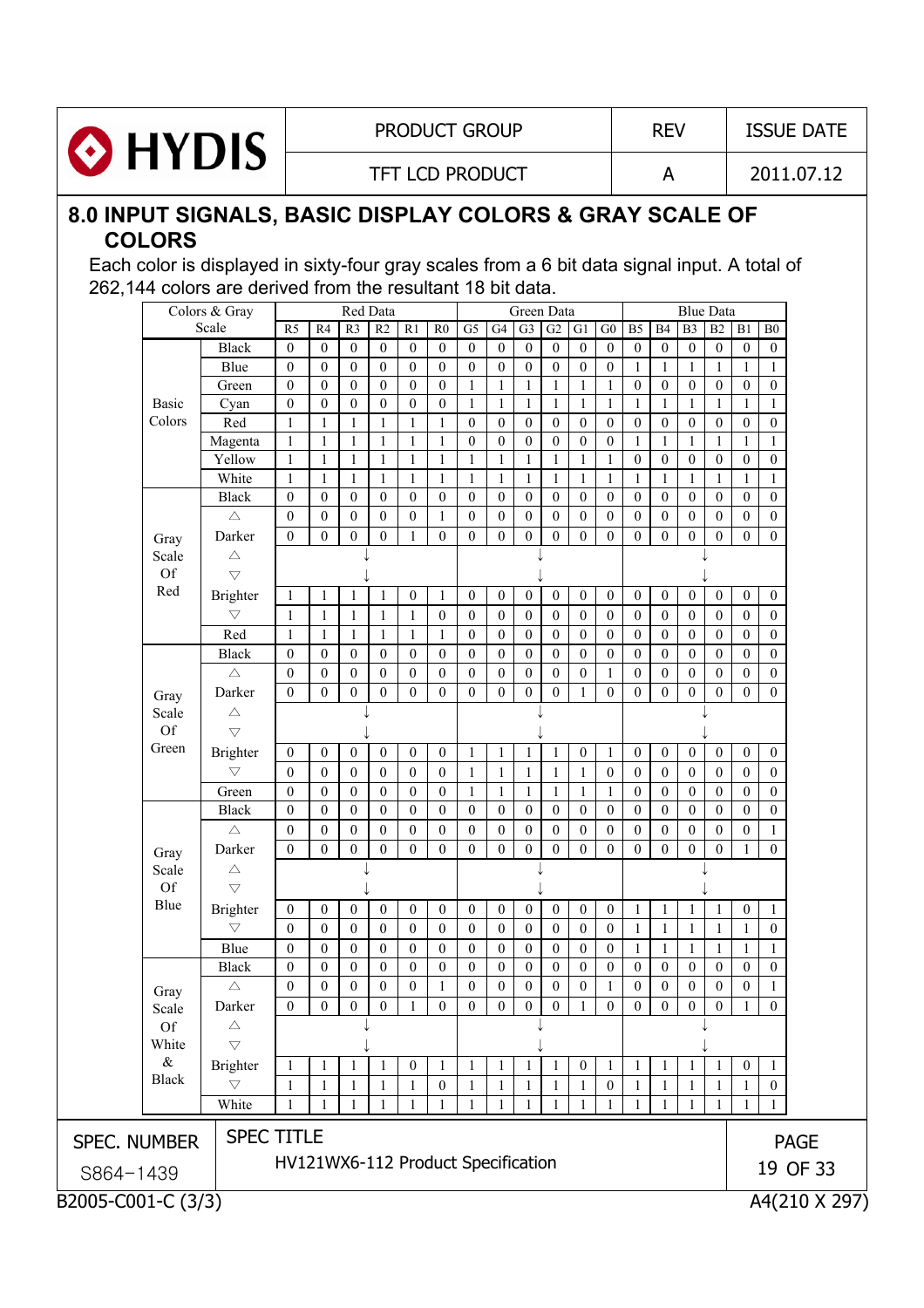| $\odot$ HYDIS                                     |                   | <b>PRODUCT GROUP</b>                                                                                                                                                                                                                                         | <b>REV</b>             | <b>ISSUE DATE</b> |
|---------------------------------------------------|-------------------|--------------------------------------------------------------------------------------------------------------------------------------------------------------------------------------------------------------------------------------------------------------|------------------------|-------------------|
|                                                   |                   | <b>TFT LCD PRODUCT</b>                                                                                                                                                                                                                                       | A                      | 2011.07.12        |
| <b>9.0 POWER SEQUENCE</b><br>be as shown in below |                   | To prevent a latch-up or DC operation of the LCD module, the power on/off sequence shall                                                                                                                                                                     |                        |                   |
| Power Supply                                      | 0V                | 0.9VDD<br>0.9VDD<br>0.1VDD<br>Τ1<br>T <sub>5</sub>                                                                                                                                                                                                           | $-0.1$ VDD<br>T7<br>T6 |                   |
| Interface Signal                                  | 0V                | Valid<br>T3<br>Τ4                                                                                                                                                                                                                                            |                        |                   |
| Back-light                                        |                   | 0V                                                                                                                                                                                                                                                           |                        |                   |
|                                                   |                   | $\leq 10$ ms<br>$\leq$ T2 $\leq$ 50 ms<br>200 ms $\leq$ T3<br>■ 200 ms $\leq$ T4<br>$0 \leq T5 \leq 50$ ms<br>$0 \leq T6 \leq 10$ ms<br>$200ms \leq T7$                                                                                                      |                        |                   |
|                                                   | high impedance.   | Notes: 1. When the power supply VDD is 0V, Keep the level of input signals on the low or keep<br>2. Do not keep the interface signal high impedance when power is on.<br>3. Back Light must be turn on after power for logic and interface signal are valid. |                        |                   |
| <b>SPEC. NUMBER</b>                               | <b>SPEC TITLE</b> |                                                                                                                                                                                                                                                              |                        | <b>PAGE</b>       |
| S864-1439                                         |                   | HV121WX6-112 Product Specification                                                                                                                                                                                                                           |                        | 20 OF 33          |
| B2005-C001-C (3/3)                                |                   |                                                                                                                                                                                                                                                              |                        | A4(210 X 297)     |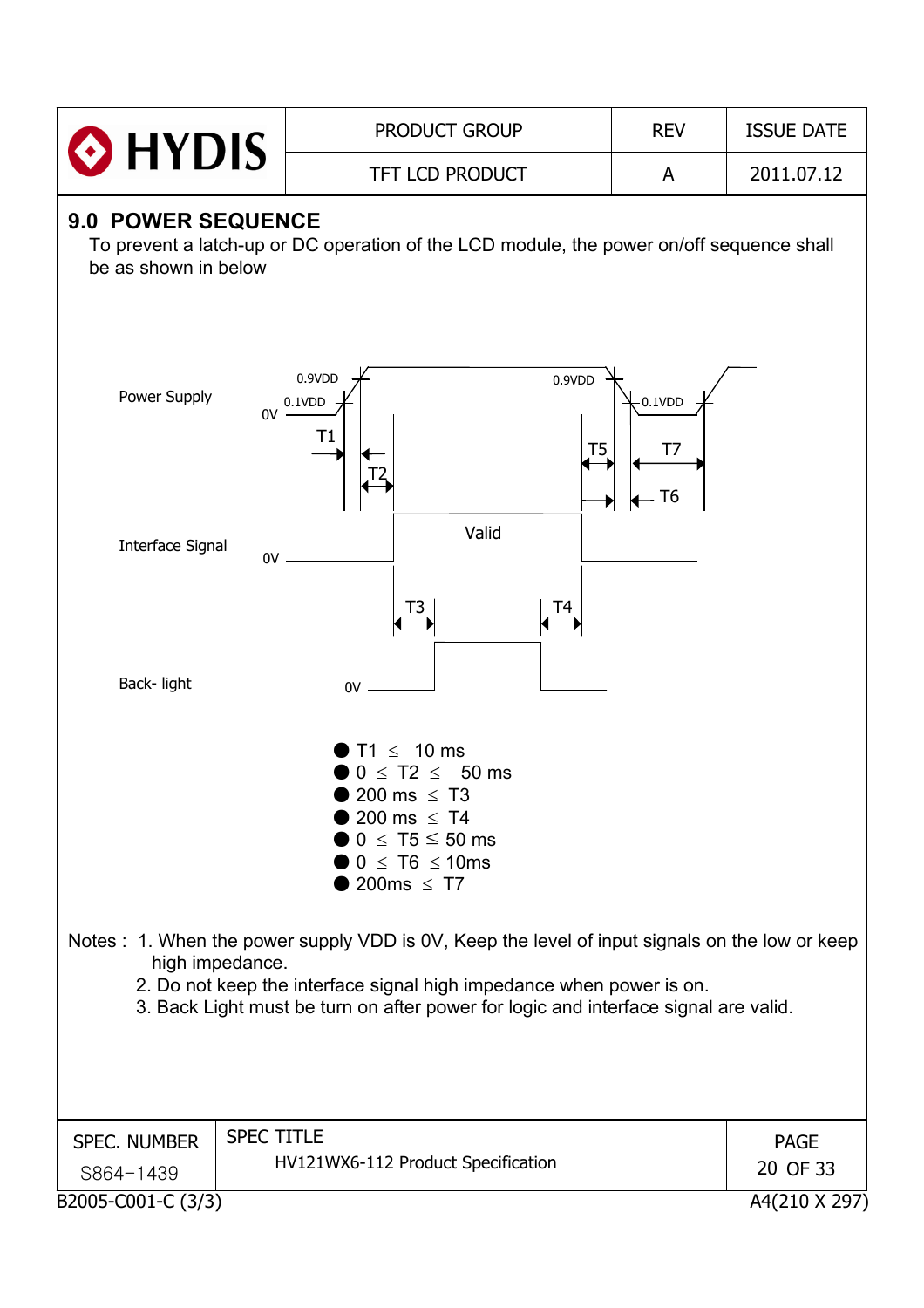| O HYDIS | <b>PRODUCT GROUP</b>   | <b>REV</b> | <b>ISSUE DATE</b> |
|---------|------------------------|------------|-------------------|
|         | <b>TFT LCD PRODUCT</b> |            | 2011.07.12        |

# **10.0 MECHANICAL CHARACTERISTICS**

#### **10.1 Dimensional Requirements**

Figure 6 & 7 (located in 11.0) shows mechanical outlines for the model

| <b>Parameter</b>   | <b>Specification</b>                                                 | <b>Unit</b> |
|--------------------|----------------------------------------------------------------------|-------------|
| <b>Active Area</b> | 261.12(H) X 163.20(V)                                                | mm          |
| Number of pixels   | $1280(H)$ X 800(V) (1 pixel = R + G + B dots)                        |             |
| Pixel pitch        | $0.204(H)$ X 0.204(V)                                                |             |
| Pixel arrangement  | <b>RGB Vertical stripe</b>                                           |             |
| Display colors     | 262,144                                                              |             |
| Display mode       | <b>Normally Black</b>                                                |             |
| Outline dimension  | $276.8 \pm 0.3$ (H) $\times$ 180.0(V) $\pm$ 0.3 $\times$ 6.6(D:Max.) | mm          |
| Weight             | $220$ (Typ.)                                                         | g           |
| Back-light         | SMD LED (48EA) Array                                                 |             |

#### **10.2 Mounting**

See Figure 6 & 7 & 8. (shown in 11.0)

#### **10.3 Anti-Glare and Polarizer Hardness.**

The surface of the LCD has an anti-glare coating to minimize reflection and a coating to reduce scratching.

#### **10.4 Light Leakage**

There shall not be visible light from the back-lighting system around the edges of the screen as seen from a distance 50cm from the screen with an overhead light level of 150lux. The manufacture shall furnish limit samples of the panel showing the light leakage acceptable.

| <b>SPEC. NUMBER</b> | <b>SPEC TITLE</b>                  | <b>PAGE</b>   |
|---------------------|------------------------------------|---------------|
| S864-1439           | HV121WX6-112 Product Specification | 21 OF 33      |
| B2005-C001-C (3/3)  |                                    | A4(210 X 297) |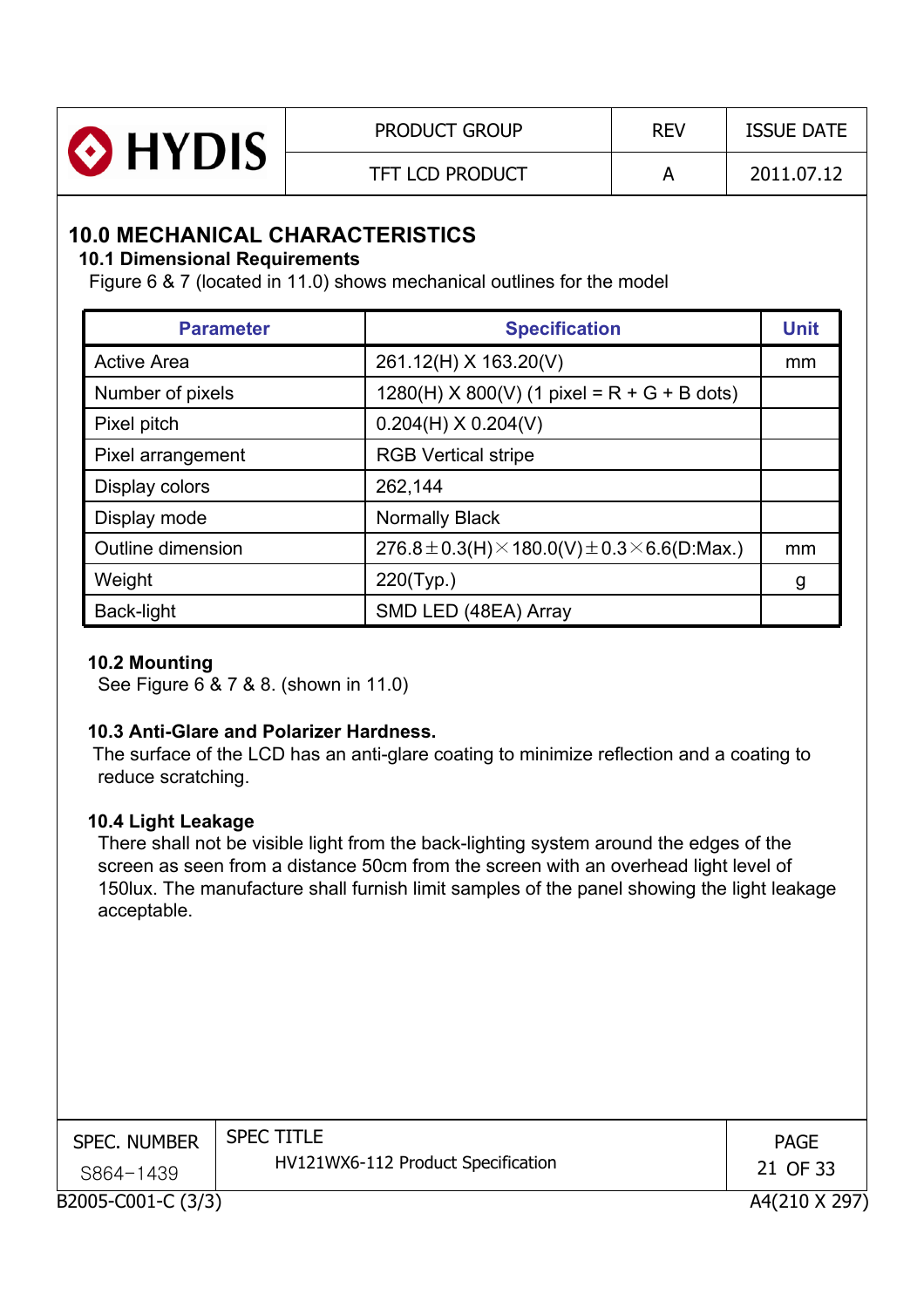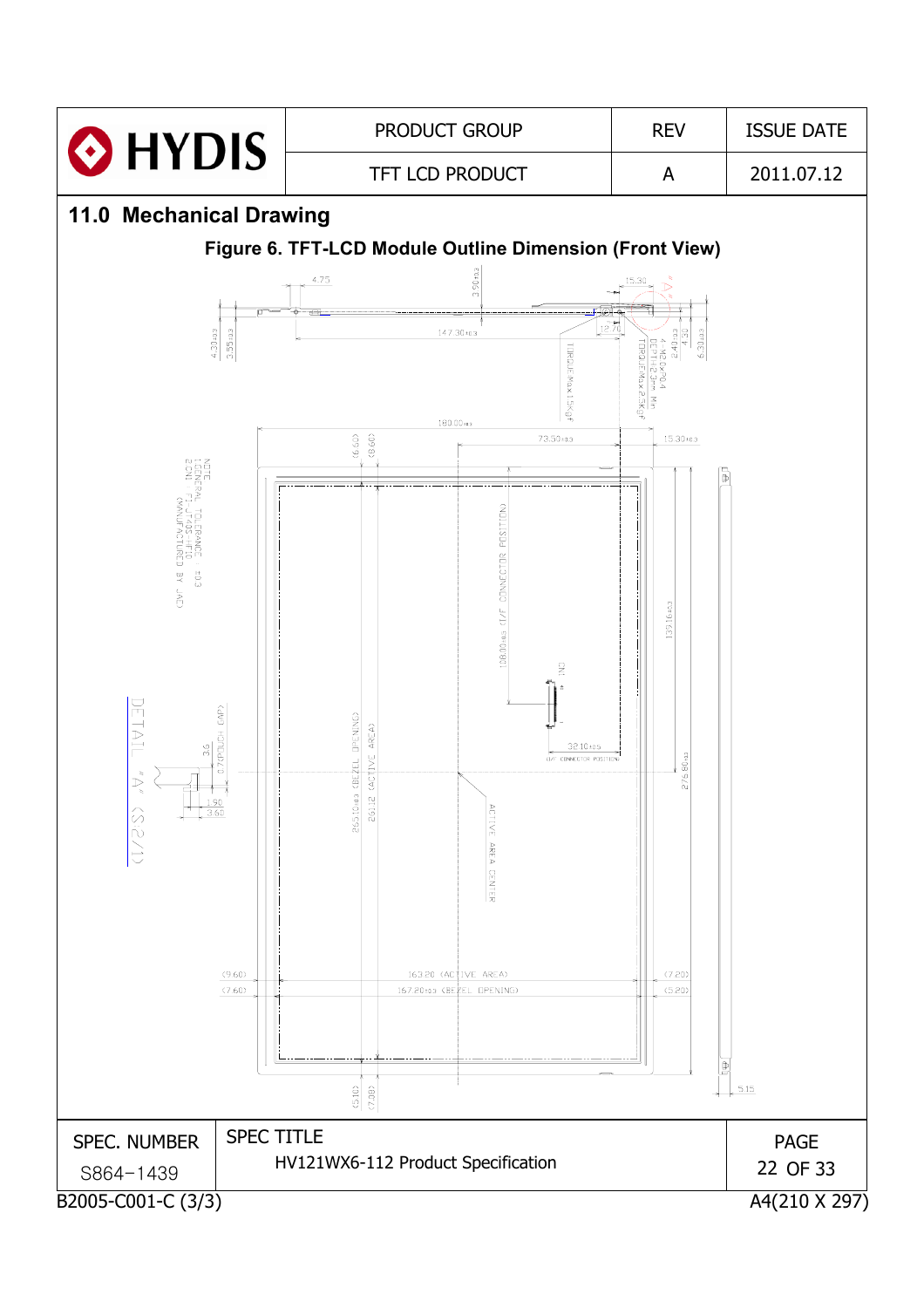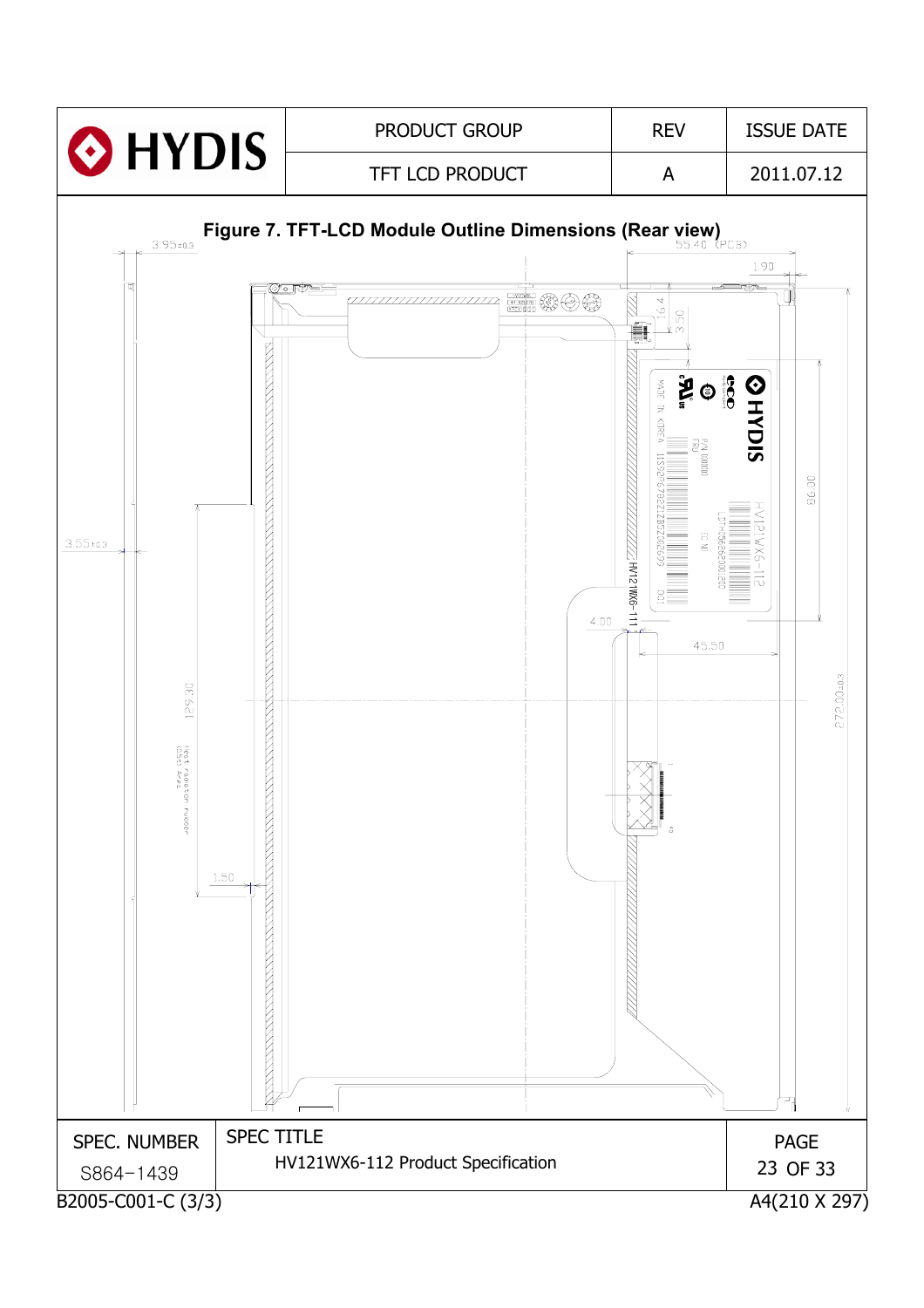

# **12.0 RELIABLITY TEST**

The Reliability test items and its conditions are shown in below.

<Table 12. Reliability Test>

| <b>No</b>      | <b>Test Item</b>                                   | <b>Conditions</b>                                                                                      |
|----------------|----------------------------------------------------|--------------------------------------------------------------------------------------------------------|
| 1              | High temperature storage test                      | Ta = $60 °C$ , 240 hrs                                                                                 |
| $\overline{2}$ | Low temperature storage test                       | Ta = $-20$ °C, 240 hrs                                                                                 |
| 3              | High temperature & high humidity<br>operation test | Ta = 50 $\degree$ C, 80%RH, 240hrs                                                                     |
| 4              | High temperature operation test                    | Ta = $50 °C$ , 240 hrs                                                                                 |
| 5              | Low temperature operation test                     | Ta = $0 °C$ , 240 hrs                                                                                  |
| 6              | <b>Thermal shock</b>                               | Ta = -20 $\degree$ C $\leftrightarrow$ 60 $\degree$ C (30 min), 100 cycle                              |
| $\overline{7}$ | <b>Vibration test</b><br>(non-operating)           | Frequency: 10~500Hz<br>Gravity/AMP: 1.5G<br>Period: X, Y, Z 30min                                      |
| 8              | Shock test<br>(non-operating)                      | Gravity: 220G<br>Pulse width: 2ms, half sine wave<br>$\pm$ X, $\pm$ Y, $\pm$ Z Once for each direction |
| 9              | Electro-static discharge test<br>(non-operating)   | Air: 150pF, 330ohm, 15KV<br>Contact: 150pF, 330ohm, 8KV                                                |

# **13.0 HANDLING & CAUTIONS**

#### **13.1 Cautions when taking out the module**

• Pick the pouch only, when taking out module from a shipping package.

#### **13.2 Cautions for handling the module**

- As the electrostatic discharges may break the LCD module, handle the LCD module with care. Peel a protection sheet off from the LCD panel surface as slowly as possible.
- As the LCD panel and back light element are made from fragile glass (epoxy) material, impulse and pressure to the LCD module should be avoided.
- As the surface of the polarizer is very soft and easily scratched, use a soft dry cloth without chemicals for cleaning.
- Do not pull the interface connector in or out while the LCD module is operating.
- Put the module display side down on a flat horizontal plane.
- Handle connectors and cables with care.

| <b>SPEC. NUMBER</b> | <b>SPEC TITLE</b>                  | <b>PAGE</b>   |
|---------------------|------------------------------------|---------------|
| S864-1439           | HV121WX6-112 Product Specification | 24 OF 33      |
| B2005-C001-C (3/3)  |                                    | A4(210 X 297) |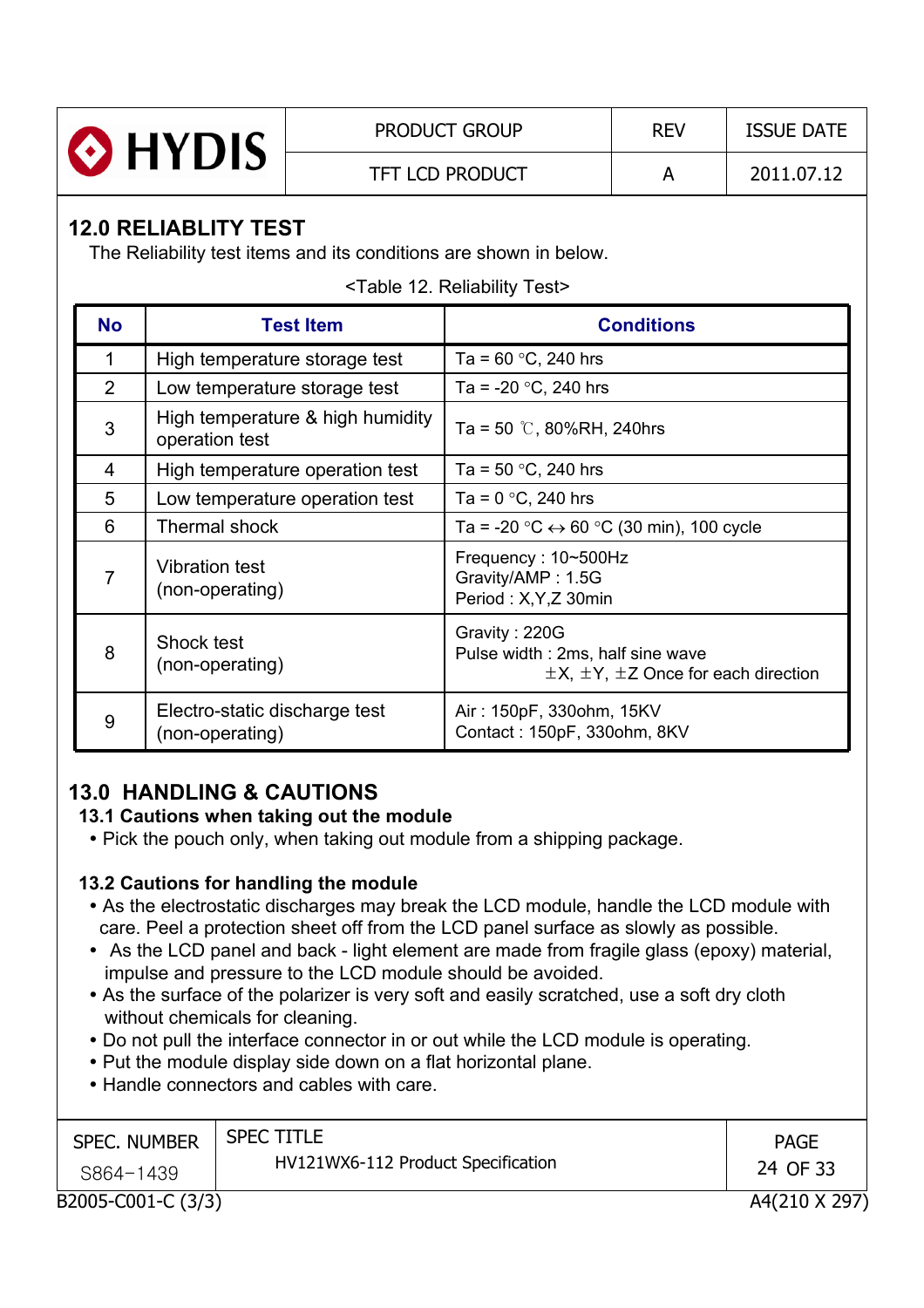| HYDIS | <b>PRODUCT GROUP</b>   | <b>REV</b> | <b>ISSUE DATE</b> |
|-------|------------------------|------------|-------------------|
|       | <b>TFT LCD PRODUCT</b> |            | 2011.07.12        |

#### **13.3 Cautions for the operation**

- When the module is operating, do not lose MCLK, DE signals. If any one of these signals were lost, the LCD panel would be damaged.
- Obey the supply voltage sequence. If wrong sequence is applied, the module would be damaged.

#### **13.4 Cautions for the atmosphere**

- Dew drop atmosphere should be avoided.
- Do not store and/or operate the LCD module in a high temperature and/or humidity atmosphere. Storage in an electro-conductive polymer packing pouch and under relatively low temperature atmosphere is recommended.

#### **13.5 Cautions for the module characteristics**

- Do not apply fixed pattern data signal to the LCD module at product aging.
- Applying fixed pattern for a long time may cause image sticking.

#### **13.6 Cautions for the digitizer assembly**

- When assembling FPC connector, do not flip connector past 90° due to possible damage to connector.
- When positioning digitizer underneath driver IC, do not lift driver IC past 90° due to possible damage to drive IC pattern.
- Please be warned that during assembly of digitizer, the opening or closing of FPC will result in possible electrostatic discharge damage to the LED

#### **13.7 Other cautions**

- Do not re-adjust variable resistor or switch etc.
- When returning the module for repair or etc., Please pack the module not to be broken. We recommend to use the original shipping packages.

| <b>SPEC. NUMBER</b> | <b>SPEC TITLE</b>                  | <b>PAGE</b>   |
|---------------------|------------------------------------|---------------|
| S864-1439           | HV121WX6-112 Product Specification | 25 OF 33      |
| B2005-C001-C (3/3)  |                                    | A4(210 X 297) |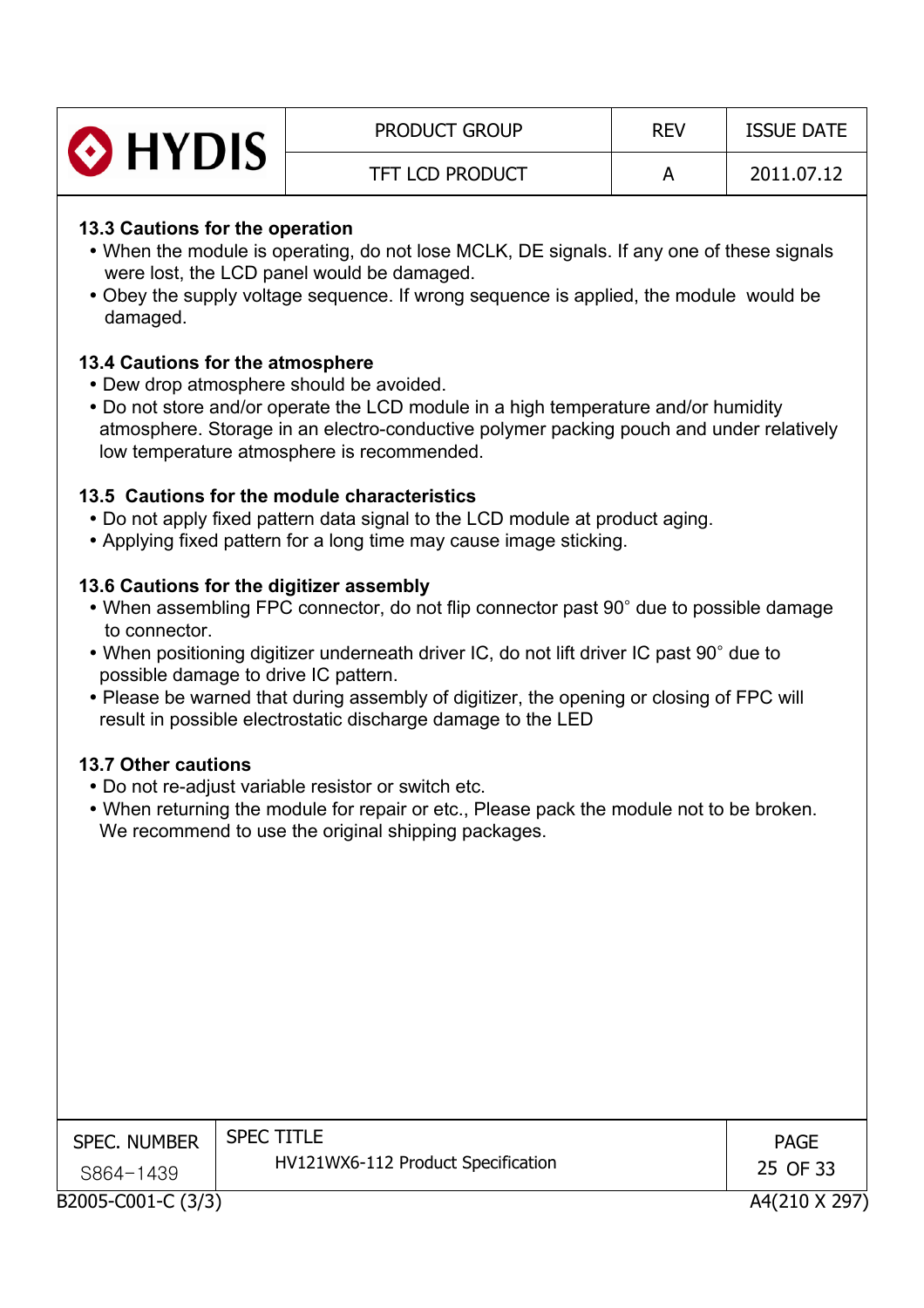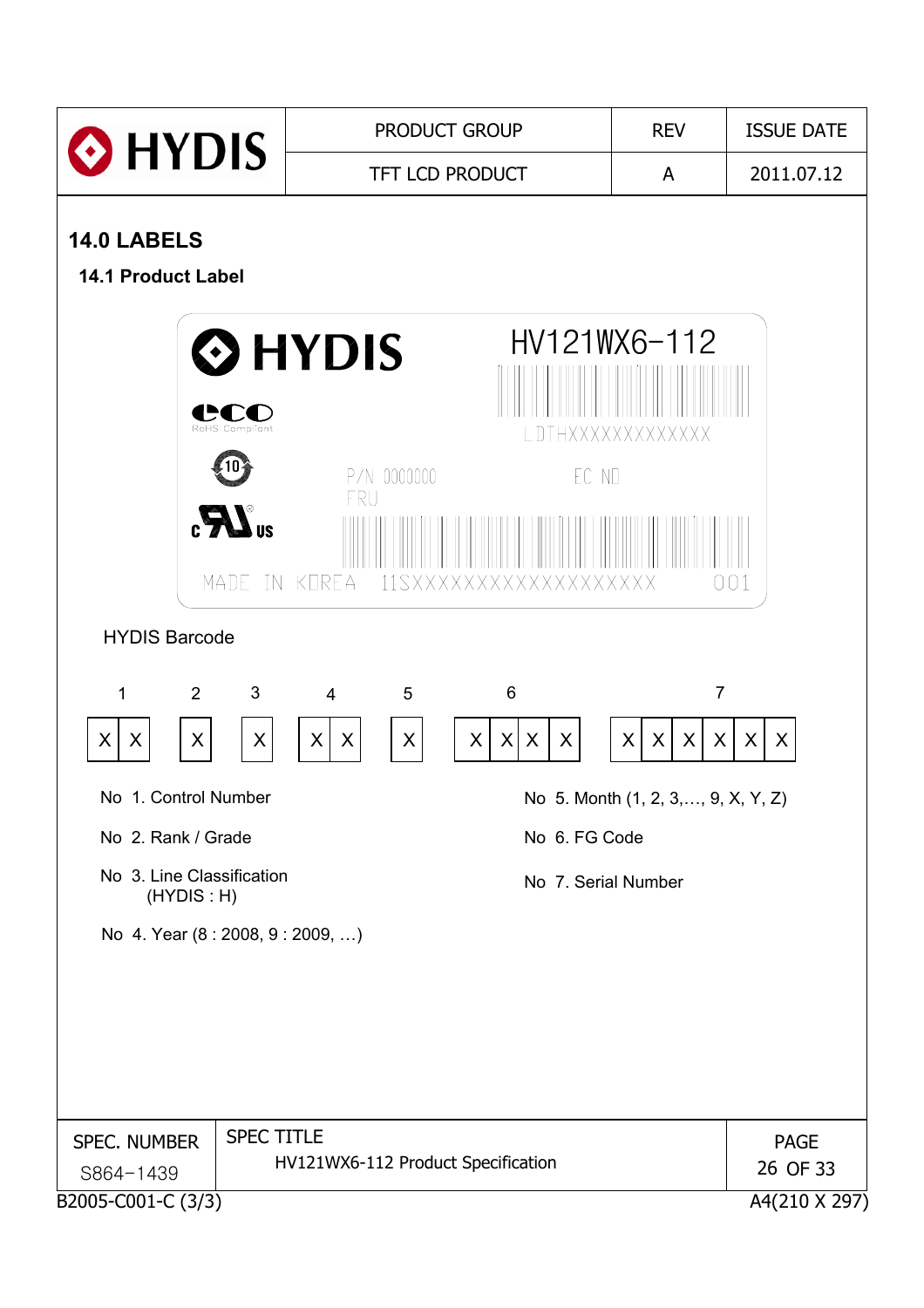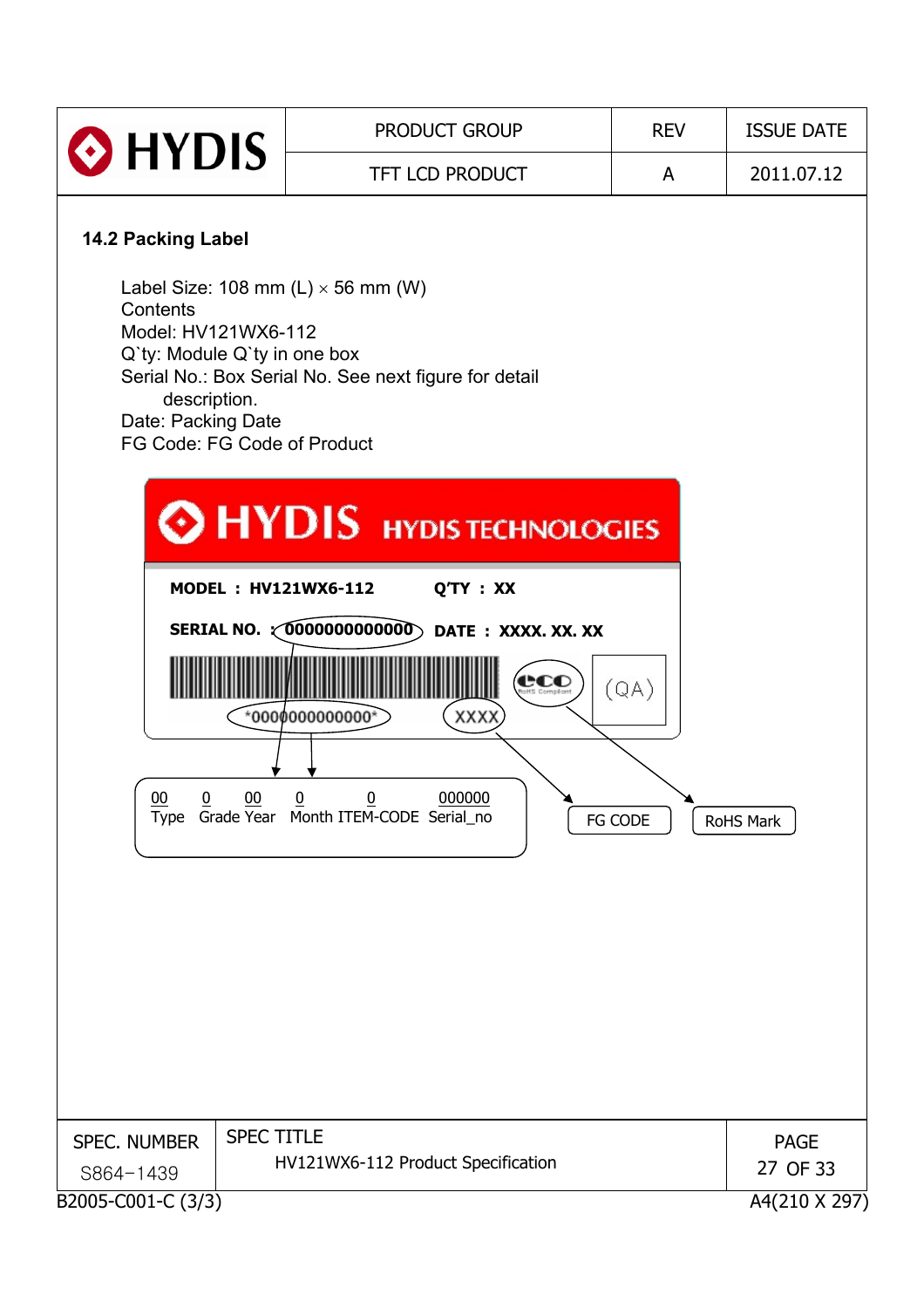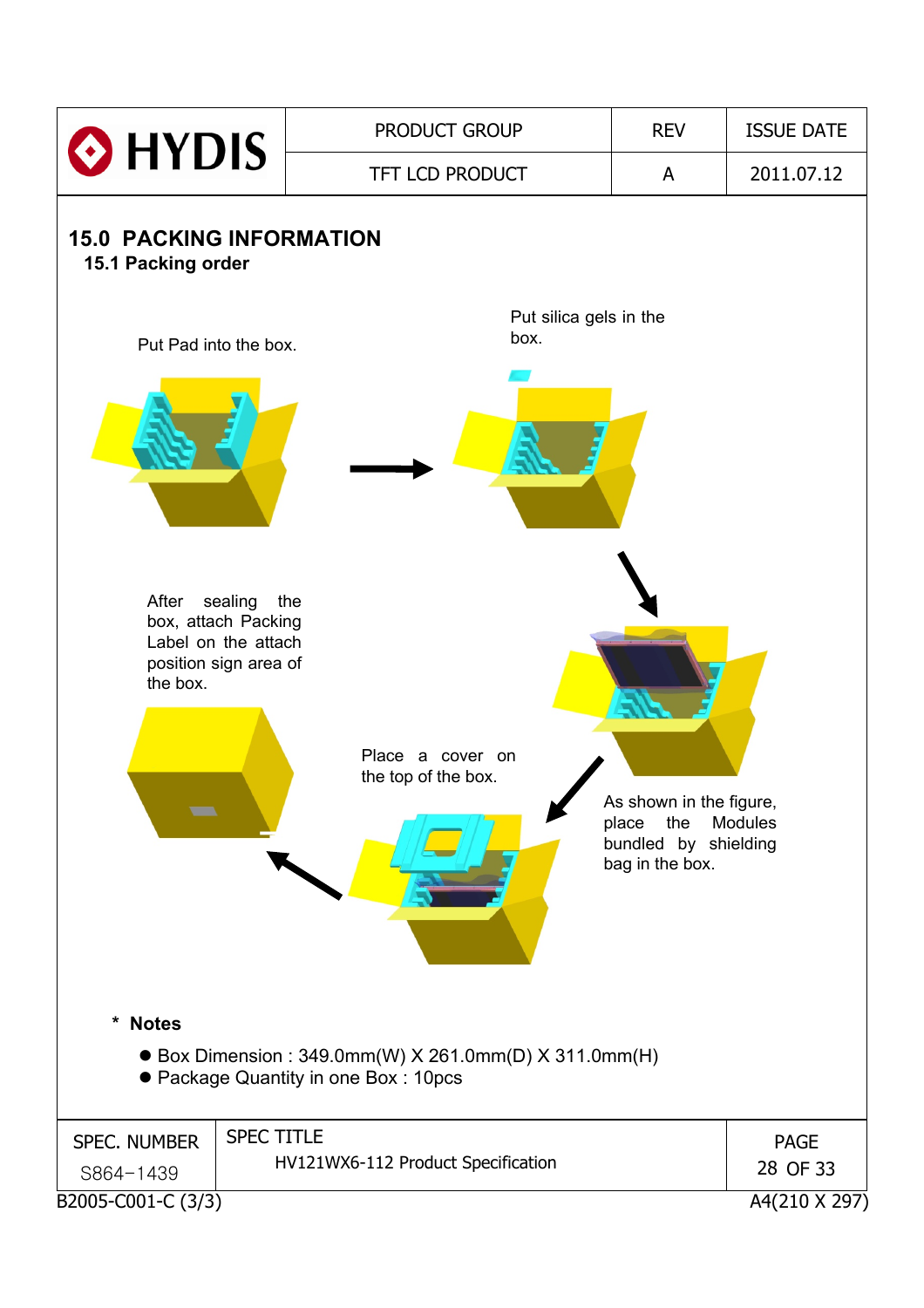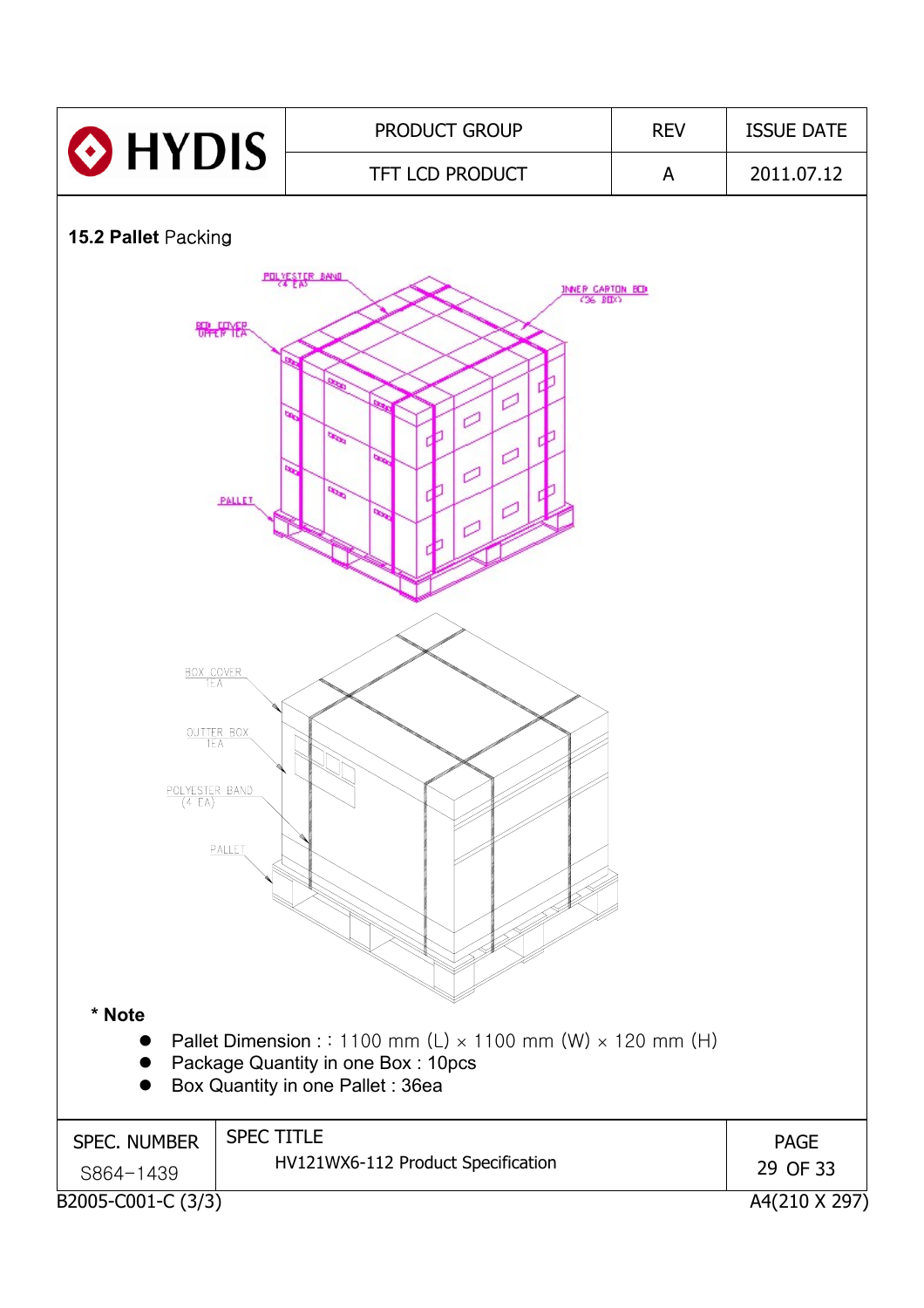| <b>O</b> HYDIS | <b>PRODUCT GROUP</b>   | <b>REV</b> | <b>ISSUE DATE</b> |
|----------------|------------------------|------------|-------------------|
|                | <b>TFT LCD PRODUCT</b> |            | 2011.07.12        |

# **16.0 EDID Table**

| <b>Address</b>               |                     | <b>Field Name and Comments</b>                          | Value          | Remark                                                                                   |                         |  |  |
|------------------------------|---------------------|---------------------------------------------------------|----------------|------------------------------------------------------------------------------------------|-------------------------|--|--|
| 00                           | Header              |                                                         |                |                                                                                          |                         |  |  |
| 01                           | Header              |                                                         |                |                                                                                          |                         |  |  |
| 02                           |                     | Header                                                  | FF             |                                                                                          |                         |  |  |
| 03                           |                     | Header                                                  | FF             |                                                                                          |                         |  |  |
| 04                           |                     | Header                                                  | FF             |                                                                                          |                         |  |  |
| 05                           |                     | Header                                                  | <b>FF</b>      |                                                                                          |                         |  |  |
| 06                           |                     | Header                                                  | FF             |                                                                                          |                         |  |  |
| 07                           |                     | Header                                                  | 00             |                                                                                          |                         |  |  |
| 08                           |                     | ID Manufacturer Name                                    | 09             | <b>BOE</b>                                                                               |                         |  |  |
| 09                           |                     |                                                         | E <sub>5</sub> |                                                                                          |                         |  |  |
| 0A                           |                     | <b>ID Product Code</b>                                  | 11             | 12" 16:10 WXGA 1280x800 LED B/L                                                          |                         |  |  |
| 0 <sub>B</sub>               |                     |                                                         | 40             |                                                                                          |                         |  |  |
| OC                           |                     |                                                         | 00             |                                                                                          |                         |  |  |
| 0D                           |                     |                                                         | 00             |                                                                                          |                         |  |  |
| 0E                           |                     | ID Serial Number (32-bit serial number)                 | 00             | #0                                                                                       |                         |  |  |
| 0F                           |                     |                                                         | 00             |                                                                                          |                         |  |  |
| 10                           |                     | Week of Manufacture                                     | 00             | 0 weeks                                                                                  |                         |  |  |
| 11                           |                     | Year of Manufacture                                     | 13             | 2009 years                                                                               |                         |  |  |
| 12                           |                     | <b>EDID Structure version</b>                           |                |                                                                                          |                         |  |  |
| 13                           |                     | <b>EDID Revision</b>                                    | 03             | Ver. 1.3                                                                                 |                         |  |  |
| 14                           |                     | Video Input Definition                                  | 80             | Digital                                                                                  |                         |  |  |
| 15                           |                     | Max H Image Size(cm)                                    | 1A             | 26cm                                                                                     |                         |  |  |
| 16                           |                     | Max V Image Size(cm)                                    | 10             | 16cm                                                                                     |                         |  |  |
| 17                           |                     | Display gamma (gamma x 100)-100                         | 78             | 2.20                                                                                     |                         |  |  |
| 18                           |                     | Feature support(DPMS)                                   | EA             | Standby, Suspend, Active Off/Very Low Power, RGB<br>color display, Preferred Timing Mode |                         |  |  |
| 19                           |                     | Red/Green Low Bits                                      | 2F             |                                                                                          |                         |  |  |
| 1A                           |                     | <b>Blue/White Low Bits</b>                              | 15             |                                                                                          |                         |  |  |
| 1B                           |                     | Red x                                                   | 8A             | 0.539                                                                                    |                         |  |  |
| 1C                           |                     | Red y                                                   | 58             | 0.346                                                                                    |                         |  |  |
| 1D                           |                     | Green x                                                 | 56             | 0.339                                                                                    |                         |  |  |
| 1E                           |                     | Green y                                                 | 8F             | 0.562                                                                                    |                         |  |  |
| 1F                           |                     | Blue x                                                  | 26             | 0.148                                                                                    |                         |  |  |
| 20                           |                     | Blue y                                                  | 18             | 0.095                                                                                    |                         |  |  |
| 21                           | White x             |                                                         | 50             | 0.313                                                                                    |                         |  |  |
| 22<br>White y<br>0.329<br>54 |                     |                                                         |                |                                                                                          |                         |  |  |
| S864-1439                    | <b>SPEC. NUMBER</b> | <b>SPEC TITLE</b><br>HV121WX6-112 Product Specification |                |                                                                                          | <b>PAGE</b><br>30 OF 33 |  |  |
|                              | B2005-C001-C (3/3)  |                                                         |                |                                                                                          | A4(210 X 297)           |  |  |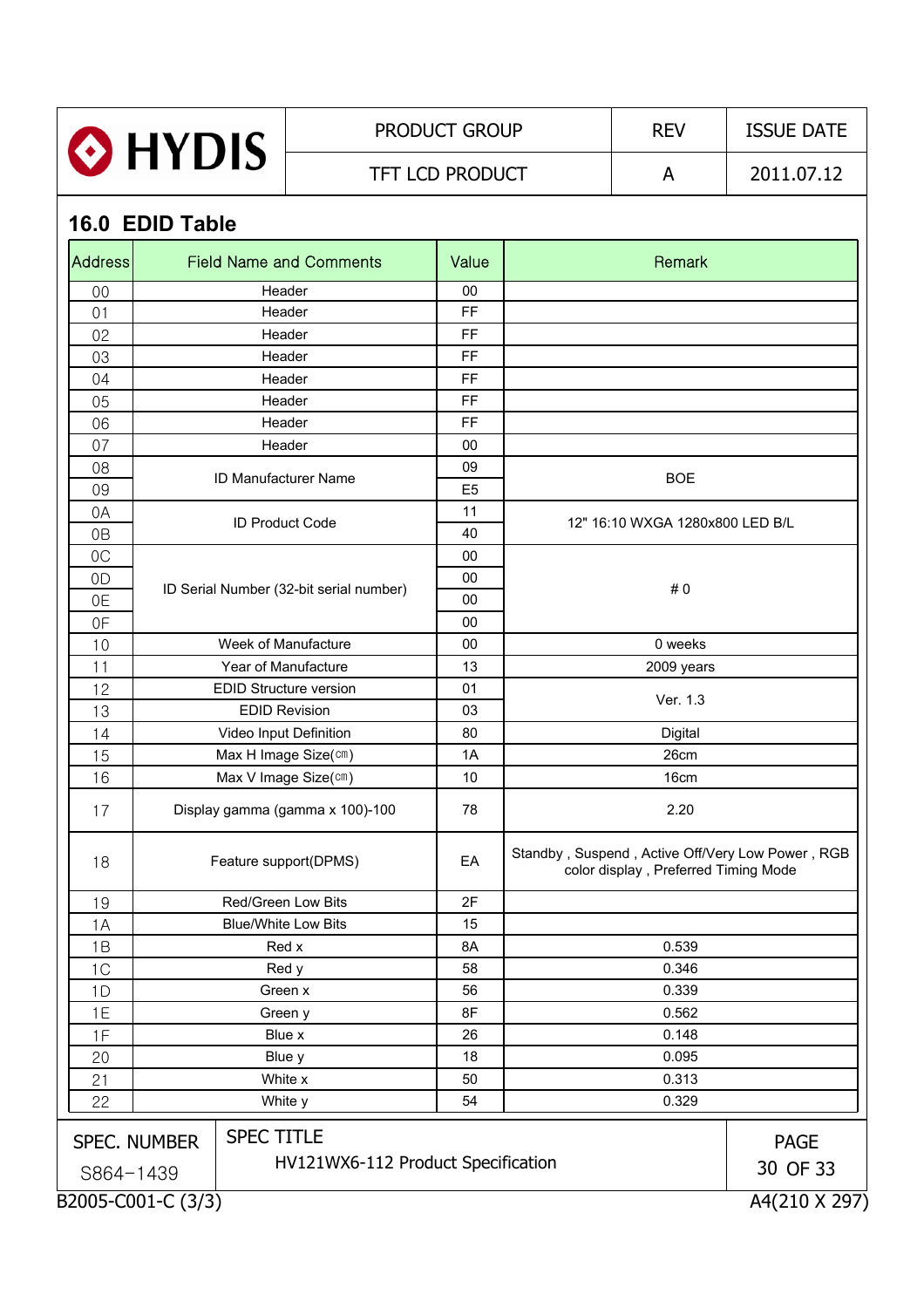| HYDIS                                           |                                | <b>PRODUCT GROUP</b>                                 |                | <b>REV</b>                                                                                                                         | <b>ISSUE DATE</b>             |               |
|-------------------------------------------------|--------------------------------|------------------------------------------------------|----------------|------------------------------------------------------------------------------------------------------------------------------------|-------------------------------|---------------|
|                                                 |                                | TFT LCD PRODUCT                                      |                |                                                                                                                                    | A                             | 2011.07.12    |
| <b>Address</b>                                  | <b>Field Name and Comments</b> |                                                      | Value          |                                                                                                                                    | Remark                        |               |
| 23                                              |                                | <b>Established Timing 1</b>                          | 00             |                                                                                                                                    |                               |               |
| 24                                              |                                | <b>Established Timing 2</b>                          | 00             |                                                                                                                                    |                               |               |
| 25                                              |                                | Manufacturer's Timings                               | 00             |                                                                                                                                    |                               |               |
| 26                                              |                                |                                                      | 01             |                                                                                                                                    |                               |               |
| 27                                              |                                | Standard Timing Identification #1                    | 01             |                                                                                                                                    |                               |               |
| 28                                              |                                |                                                      | 01             |                                                                                                                                    |                               |               |
| 29                                              |                                | Standard Timing Identification #2                    | 01             |                                                                                                                                    |                               |               |
| 2A                                              |                                |                                                      | 01             |                                                                                                                                    |                               |               |
| 2B                                              |                                | Standard Timing Identification #3                    | 01             |                                                                                                                                    |                               |               |
| 2C                                              |                                |                                                      | 01             |                                                                                                                                    |                               |               |
| 2D                                              |                                | Standard Timing Identification #4                    | 01             |                                                                                                                                    |                               |               |
| 2E                                              |                                |                                                      | 01             |                                                                                                                                    |                               |               |
| 2F                                              |                                | Standard Timing Identification #5                    | 01             |                                                                                                                                    |                               |               |
| 30                                              |                                |                                                      | 01             |                                                                                                                                    |                               |               |
| $\overline{31}$                                 |                                | Standard Timing Identification #6                    | 01             |                                                                                                                                    |                               |               |
| 32                                              |                                |                                                      | 01             |                                                                                                                                    |                               |               |
| 33                                              |                                | Standard Timing Identification #7                    | 01             |                                                                                                                                    |                               |               |
| 34                                              |                                |                                                      | 01             |                                                                                                                                    |                               |               |
| 35                                              |                                | Standard Timing Identification #8                    | 01             |                                                                                                                                    |                               |               |
| 36                                              |                                | Pixel Clock/10,000 (LSB)                             | 5C             |                                                                                                                                    |                               |               |
| 37                                              |                                | Pixel Clock/10,000 (MSB) /                           | 1D             |                                                                                                                                    | 75.16MHz (Refresh rate 60 Hz) |               |
| 38                                              |                                | <b>Horizontal Active</b>                             | 00             | 1280 pixels                                                                                                                        |                               |               |
| 39                                              |                                | <b>Horizontal Blanking</b>                           | F <sub>2</sub> | 242 pixels                                                                                                                         |                               |               |
| 3A                                              |                                | Horizontal Active : Horizontal Blanking              | 50             |                                                                                                                                    |                               |               |
| 3B                                              |                                | <b>Vertical Active</b>                               | 20             |                                                                                                                                    | 800 lines                     |               |
| 3C                                              |                                | <b>Vertical Blanking</b>                             | 17             |                                                                                                                                    | 23 lines                      |               |
| 3D                                              |                                | Vertical Active : Vertical Blanking                  | 30             |                                                                                                                                    |                               |               |
| 3E                                              |                                | Horizontal Sync. Offset                              | 30             |                                                                                                                                    | 48 pixels                     |               |
| 3F                                              |                                | Horizontal Sync Pulse Width                          | 54             |                                                                                                                                    | 84 pixels                     |               |
| 40                                              |                                | Vertical Sync Offset: Sync Width                     | 36             |                                                                                                                                    | 3 lines / 6 lines             |               |
| 41                                              |                                | Horizontal Vertical Sync Offset/Width upper<br>2bits | 00             |                                                                                                                                    |                               |               |
| 42                                              |                                | Horizontal Image Size                                | 05             |                                                                                                                                    | 261 mm                        |               |
| 43                                              |                                | Vertical Image Size                                  | A <sub>3</sub> |                                                                                                                                    | 163 mm                        |               |
| 44                                              |                                | Horizontal & Vertical Image Size                     | 10             |                                                                                                                                    |                               |               |
| 45                                              |                                | Horizontal Border                                    | 00             | 0 pixels                                                                                                                           |                               |               |
| 46                                              | Vertical Border                |                                                      | 00             |                                                                                                                                    | 0 lines                       |               |
| 47                                              |                                | Flags                                                | 19             | Non-interlaced, Normal display, no stereo,<br>Digital separate, Vertical Polarity Negative,<br><b>Horizontal Polarity Negative</b> |                               |               |
| <b>SPEC TITLE</b><br><b>SPEC. NUMBER</b>        |                                |                                                      |                |                                                                                                                                    |                               |               |
|                                                 |                                |                                                      |                |                                                                                                                                    |                               | <b>PAGE</b>   |
| HV121WX6-112 Product Specification<br>S864-1439 |                                |                                                      |                |                                                                                                                                    | 31 OF 33                      |               |
|                                                 | B2005-C001-C (3/3)             |                                                      |                |                                                                                                                                    |                               | A4(210 X 297) |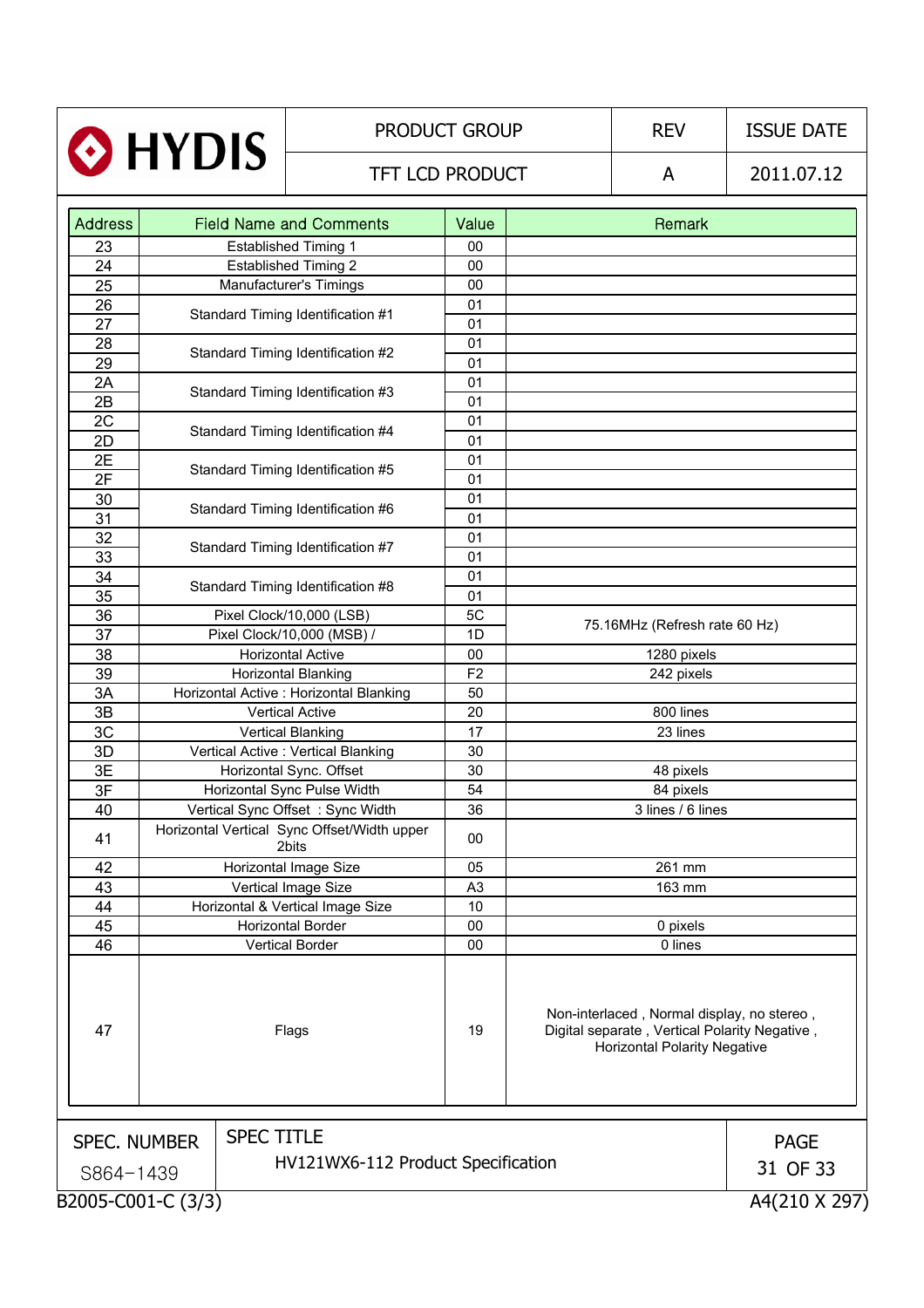|                                          |                                                |                                                            | <b>PRODUCT GROUP</b>               |  | <b>REV</b>                                                                                                                         | <b>ISSUE DATE</b> |
|------------------------------------------|------------------------------------------------|------------------------------------------------------------|------------------------------------|--|------------------------------------------------------------------------------------------------------------------------------------|-------------------|
|                                          | <b>O</b> HYDIS                                 | <b>TFT LCD PRODUCT</b>                                     |                                    |  | A                                                                                                                                  | 2011.07.12        |
| <b>Address</b>                           |                                                | <b>Field Name and Comments</b>                             |                                    |  | Remark                                                                                                                             |                   |
| 48                                       |                                                | Pixel Clock/10,000 (LSB) (Slow Refresh rate)               | 5C                                 |  |                                                                                                                                    |                   |
| 49                                       |                                                | Pixel Clock/10,000 (MSB) / (Slow Refresh rate)             | 1D                                 |  | 75.16MHz (Refresh rate 60 Hz)                                                                                                      |                   |
| 4A                                       |                                                | <b>Horizontal Active</b>                                   | 00                                 |  | 1280 pixels                                                                                                                        |                   |
| 4B                                       |                                                | Horizontal Blanking                                        | F <sub>2</sub>                     |  | 242 pixels                                                                                                                         |                   |
| 4C                                       |                                                | Horizontal Active : Horizontal Blanking                    | 50                                 |  |                                                                                                                                    |                   |
| 4D                                       | <b>Vertical Active</b>                         |                                                            | 20                                 |  | 800 lines                                                                                                                          |                   |
| 4E                                       |                                                | <b>Vertical Blanking</b><br>17<br>23 lines                 |                                    |  |                                                                                                                                    |                   |
| 4F                                       |                                                | Vertical Active : Vertical Blanking                        | 30                                 |  |                                                                                                                                    |                   |
| 50                                       |                                                | Horizontal Sync. Offset                                    | 30                                 |  | 48 pixels                                                                                                                          |                   |
| 51                                       |                                                | Horizontal Sync Pulse Width                                | 54                                 |  | 84 pixels                                                                                                                          |                   |
| 52                                       |                                                | Vertical Sync Offset: Sync Width                           | 36                                 |  | 3 lines / 6 lines                                                                                                                  |                   |
| 53                                       |                                                | Horizontal Vertical Sync Offset/Width upper<br>$2bits = 0$ | 00                                 |  |                                                                                                                                    |                   |
| 54                                       |                                                | Horizontal Image Size                                      |                                    |  | 261 mm                                                                                                                             |                   |
| 55                                       |                                                | Vertical Image Size                                        | A <sub>3</sub>                     |  | 163 mm                                                                                                                             |                   |
| 56                                       |                                                | Horizontal & Vertical Image Size                           | 10                                 |  |                                                                                                                                    |                   |
| 57                                       |                                                | <b>Horizontal Border</b>                                   | 00                                 |  | 0 pixels                                                                                                                           |                   |
| 58                                       |                                                | <b>Vertical Border</b>                                     | 00                                 |  | 0 lines                                                                                                                            |                   |
| 59                                       | Flags                                          |                                                            | 19                                 |  | Non-interlaced, Normal display, no stereo,<br>Digital separate, Vertical Polarity Negative,<br><b>Horizontal Polarity Negative</b> |                   |
| 5A                                       |                                                | Flag                                                       | 00                                 |  |                                                                                                                                    |                   |
| 5B                                       |                                                | Flag                                                       | 00                                 |  |                                                                                                                                    |                   |
| 5C                                       |                                                | Flag                                                       | 00                                 |  |                                                                                                                                    |                   |
| 5 <sub>D</sub>                           |                                                | Data Type Tag                                              | 0F                                 |  | Description defined by manufacture                                                                                                 |                   |
| 5E                                       |                                                | Flag                                                       | 00                                 |  |                                                                                                                                    |                   |
| 5F                                       |                                                | (Horizontal active pixel /8)-31                            | 81                                 |  | 1280 pixel                                                                                                                         |                   |
| 60                                       |                                                | Image Aspect Ratio                                         | 0A                                 |  | 16:10                                                                                                                              |                   |
| 61                                       |                                                | Middle Refresh Rate                                        | 3C                                 |  | 60 Hz                                                                                                                              |                   |
| 62                                       | (Horizontal active pixel /8)-31                |                                                            | 81                                 |  | 1280 pixel                                                                                                                         |                   |
| 63                                       | Image Aspect Ratio                             |                                                            | 0A                                 |  | 16:10                                                                                                                              |                   |
| 64                                       | Low Refresh Rate                               |                                                            | 3C                                 |  | 60 Hz                                                                                                                              |                   |
| 65                                       | Brightness(1/10nit)                            |                                                            | 1E                                 |  | 300 nit                                                                                                                            |                   |
| 66                                       | Feature flag                                   |                                                            | 0A                                 |  | IPS/FFS/VA LED Backlight                                                                                                           |                   |
| 67                                       | Reserved                                       |                                                            | 00                                 |  |                                                                                                                                    |                   |
| 68<br>69                                 | LCD Supplier manufacture Code (3 character ID) |                                                            | 00<br>00                           |  | #N/A                                                                                                                               |                   |
| 6A                                       | <b>LCD Supplier Product code</b>               |                                                            | 9E                                 |  |                                                                                                                                    |                   |
| 6B                                       |                                                | <b>LCD Supplier Product code</b>                           | 08                                 |  |                                                                                                                                    |                   |
|                                          |                                                |                                                            |                                    |  |                                                                                                                                    |                   |
| <b>SPEC TITLE</b><br><b>SPEC. NUMBER</b> |                                                |                                                            |                                    |  | <b>PAGE</b>                                                                                                                        |                   |
|                                          |                                                |                                                            | HV121WX6-112 Product Specification |  |                                                                                                                                    |                   |
| S864-1439                                |                                                |                                                            |                                    |  |                                                                                                                                    | 32 OF 33          |
|                                          | B2005-C001-C (3/3)                             |                                                            |                                    |  |                                                                                                                                    | A4(210 X 297)     |